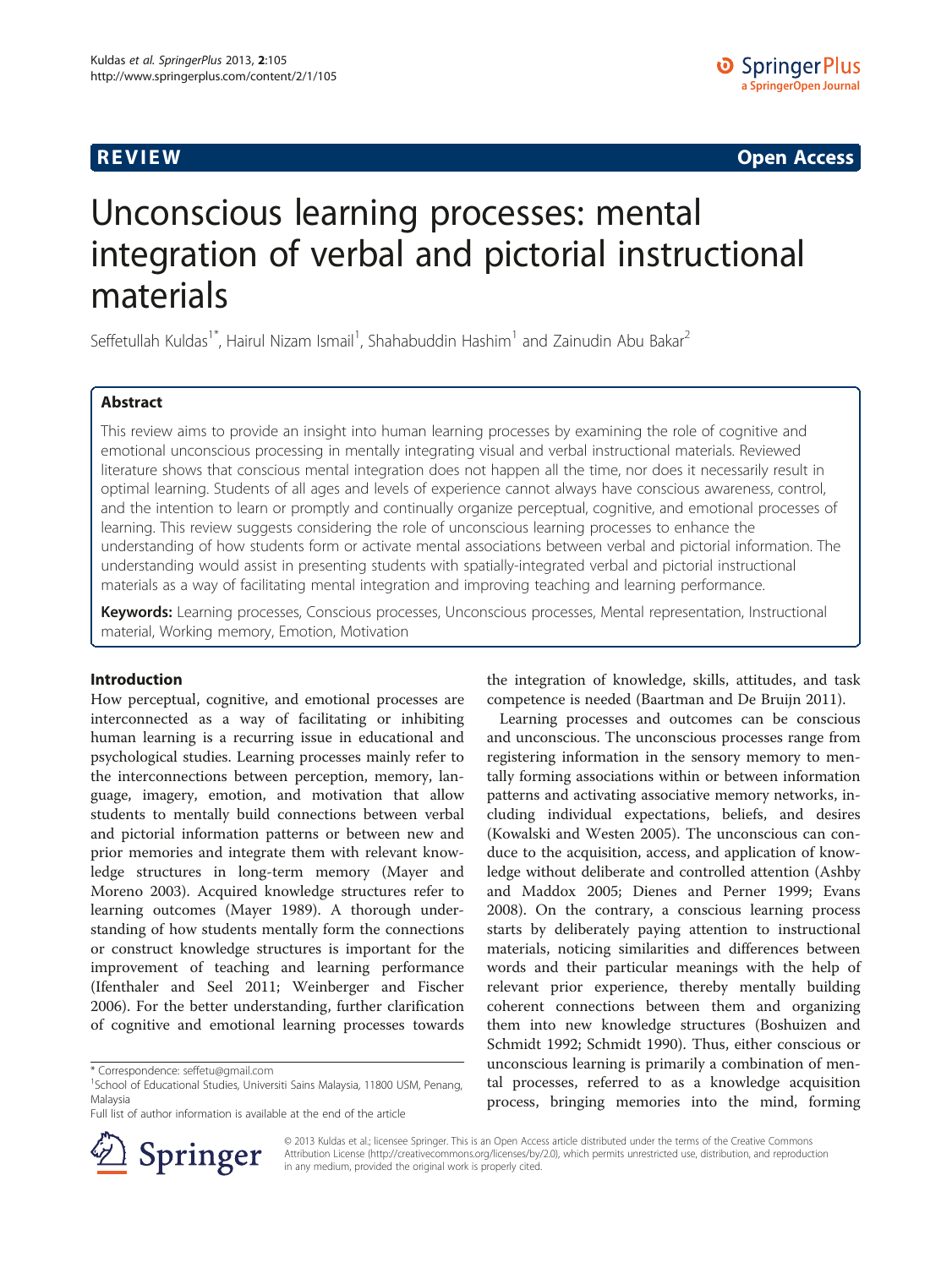associations, retaining, and using them (Mayer and Moreno [2003](#page-11-0)). A permanent change in mental associations (Ormrod [2003](#page-11-0)), in long-term memory (Schnotz and Kürschner [2007;](#page-12-0) Sweller and Sweller [2006](#page-12-0)), or a potential change in human behaviour is considered to be learning (Walker [1996](#page-13-0)).

When humans consciously or unconsciously engage in learning activities inside or outside the classroom setting, the effect of their potential emotions on learning processes and outcomes is inevitable (Kowalski and Westen [2005](#page-11-0); Moreno [2010](#page-11-0)). Emotion is deemed to be a reaction to significant events or stimulus that prepares action readiness or emotional behaviours (Scherer [2009](#page-12-0)). The human brain operates automatically and rapidly to emotional stimuli, thereby generating unconscious responses (Bargh and Morsella [2008;](#page-9-0) Öhman [2002](#page-11-0); Whalen et al. [2004](#page-13-0)). Emotions are largely elicited by unconscious evaluations (appraisals) of subjective emotional experiences (Arnold [1960;](#page-9-0) Scherer [2001\)](#page-12-0). Appraisal processes are characteristically intuitive, immediate, and mostly outside conscious awareness (Arnold [1960](#page-9-0)), and are not typically the product of conscious reasoning processes (Robinson and Clore [2001\)](#page-12-0). For instance, the appraisal process underlying emotional attention, does not necessarily require a complex cognitive calculus, but often occurs automatically, unconsciously, and effortlessly (Scherer [2009\)](#page-12-0). Unconscious appraisals are mostly related to intrinsic properties of a stimulus, such as pleasantness or unpleasantness, and to individual needs, values, and goals (Scherer [1999\)](#page-12-0). These appraisals generally lead to a motivational effect (Scherer [2009\)](#page-12-0). Emotional processing "acts as the on/off switch to motivation, which is the process by which goal-directed behavior is initiated and sustained either consciously or unconsciously" (Moreno [2010](#page-11-0) p. 137). Emotions evoked during learning affect the ways students learn, such as perceiving their own ability to learn, and guiding their attitudes toward engaging in similar learning activities (Howe [1998\)](#page-11-0).

Thus, emotional/motivational processes intervene in instructional influences on learning activities either consciously or unconsciously (Moreno [2010;](#page-11-0) Moreno and Mayer [2007\)](#page-11-0). This intervention leads to challenges for conducting teaching and learning activities. To overcome such challenges, an essential educational objective is to render students conscious learners, allowing them to become conscious of their behaviour and learning outcomes. However, the bulk of perceptual, cognitive, and emotional processes, and the organization of human memory are too complex to be dealt with consciously; therefore, conscious learning is unlikely to occur all the time (Lewicki et al. [1992\)](#page-11-0). Conscious learning can be eased by unconscious learning processes that promptly and continually establish connections between the perceptual, cognitive, and emotional processes of learning, thereby facilitating the mental integration of verbal and pictorial instructional materials (Kuldas et al. [2012](#page-11-0)). If the verbal materials are properly loaded with relevant imagery values in the use of their contents and contexts, students can, consciously or unconsciously, form coherent mental representations, manipulating complex verbal and visual information into an easy-to-grasp format (Paivio [1991\)](#page-11-0). Accurately designed instructional materials ease the construction of mental representations, which in turn facilitate knowledge acquisition (Ifenthaler and Seel [2011;](#page-11-0) Seel and Blumschein [2009\)](#page-12-0). However, mental representations may unconsciously evoke taskirrelevant thoughts and unnecessarily load visual and verbal working memory capacity. Moreover, the spatial integration itself can lead to an unnecessary load (Sweller et al. [1998\)](#page-12-0). To control cognitive loads, students must be provided with an optimized instructional design (Sweller [2010\)](#page-12-0).

To enhance the understanding of how human learning occurs and what leads to the challenges of conscious learning, the unconscious learning processes need to be brought to light (Thompson [2004\)](#page-13-0). Recognition of different forms of knowledge and associated psychological processes is essential for a proper understanding of the human mind (Disessa [2002](#page-10-0)). For a better understanding, the primary aim of this article is to examine unconscious learning processes and outcomes, particularly in relation to the mental integration of pictorial and verbal instructional materials. This examination is broken down into five sections. First, the role of unconscious processes in organizing the human memory and learning is set out. Second, the unconscious activation of associative memory networks and its effect on cognitive learning processes is scrutinised. Third, the effect of unconscious mental representations on the acquisition of verbal and pictorial information is elaborated. Fourth, the relation of unconscious mental representations to conceptual learning processes is highlighted. In the final section, conscious and unconscious processing capacity for the mental integration of instructional materials is collated.

# How human memory acquires information: Conscious and unconscious learning processes

One of the most challenging problems in educational and psychological studies on human memory and learning is related to the role of conscious and unconscious processes (Schmidt [1990](#page-12-0)). In particular, existing literature provides scanty knowledge about how students consciously intervene in unconscious memory and learning processes, including their wishes, needs, beliefs, and conflicts, thereby guiding their emotional and motivational behaviours (Gilhooley [2008](#page-10-0)). The less controversial view in this regard is that perceptual, cognitive, and emotional processes are carried out unconsciously at the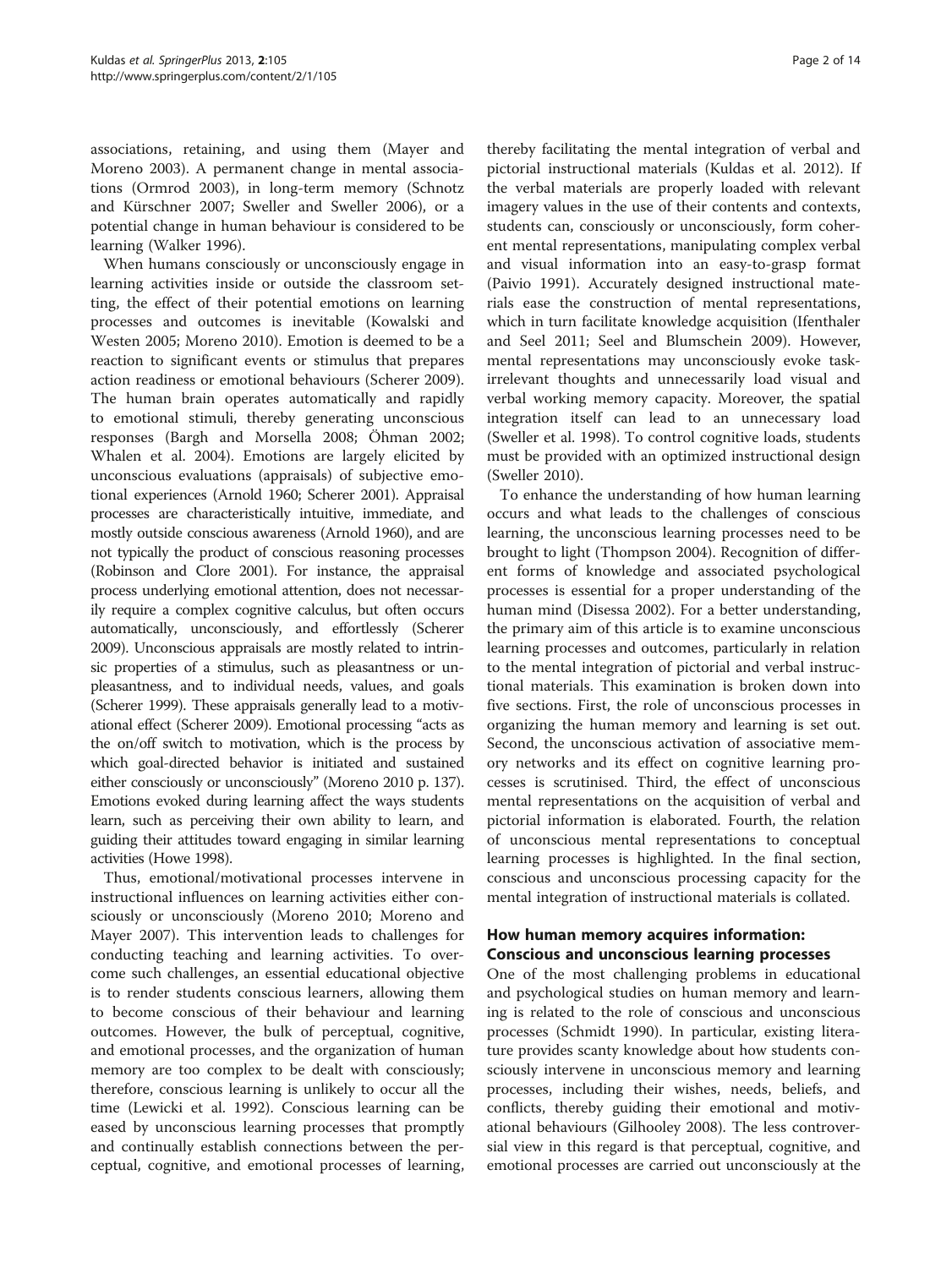outset, and afterwards, possibly reach conscious processes (Bargh and Morsella [2008](#page-9-0)). Humans cannot constantly be in control of information encoding, storage, and retrieval processes or readily access and manipulate the unconsciously processed information. On the contrary, unconscious processes are not similarly limited. Unconscious processing appears to be structurally and functionally much more sophisticated than the conscious by accessing and influencing conscious processes (Bargh and Morsella [2008\)](#page-9-0).

The common view on how human memory acquires information is that a limited amount of sensory information (visual, auditory, olfactory, tactile, kinaesthetic, or gustatory) is temporarily held in short-term memory, herein organized by working memory, and, in part, permanently stored in long-term memory (Baddeley [1992](#page-9-0)). Short-term memory is transitory memory storage in which the working memory exercises a restricted capacity for performing a limited amount of information or for organizing possible connections between and within information patterns (Hoffman et al. [2008\)](#page-11-0). Through this limited capacity alone, students are unlikely to encode, store, and retrieve every feature of information consciously; they are likely to process and discern multiple patterns of information unconsciously, parallel to the conscious processing (Lewicki et al. [1992](#page-11-0)).

As a matter of fact, conscious processes (i.e. voluntary and controlled attention, awareness, and intention) are not persistently active to formulate or evaluate all perceived information. Therefore, they are not essentially prerequisite in discerning every bit of information at the outset, but later are required to adjust, adapt, or integrate a limited amount of information patterns into one another (Anderson [1991;](#page-9-0) Anderson and Milson [1989](#page-9-0); Schmidt [1990](#page-12-0); Walsh and Anderson [2009\)](#page-13-0). In addition, any consciously or unconsciously formulated or discerned pattern of information does not mean it is a complete or infallible evaluation (Jou [2011\)](#page-11-0). Emotional (e.g. fear, anger, pleasure, hopes, or desire) and sensory information are not amenable to a complete evaluation. Even the conscious evaluation process itself, respecting desirable and undesirable values of information, can distract the conscious mind from working on each experience (Kim and Rehder [2011](#page-11-0)).

The distinction between cognitive processes that are unconscious with constantly active functioning capacity and those that are conscious with limited functioning capacity refers to dual processing accounts of the human mind (Evans [2008;](#page-10-0) Stanovich [1999](#page-12-0)), such as implicit and explicit (Reber [1976\)](#page-12-0), automatic and controlled (Schneider and Shiffrin [1977](#page-12-0)), experiential and rational (Epstein [1994](#page-10-0)), intuitive and analytic (Hammond [2010](#page-10-0)), holistic and analytic (Nisbett et al. [2001\)](#page-11-0), heuristic and analytic (Evans [2006](#page-10-0)), heuristic and systematic (Chen

et al. [1999](#page-10-0)), associative and rule based (Smith and DeCoster [2000\)](#page-12-0), adaptive unconscious and conscious (Wilson [2003\)](#page-13-0), and impulsive and reflective (Strack and Deutsch [2004](#page-12-0)). In general, relevant evidence indicates that cognitive unconscious processes can lead to the unconscious acquisition of knowledge and freely influence conscious learning processes and outcomes, but later on, this influence can be amenable to a conscious intervention (Evans [2008\)](#page-10-0). Learning processes are partially amenable to a conscious intervention, such as conscious awareness, conscious control, conscious intention, or deliberate attention (Anderson [1992](#page-9-0); Anderson et al. [2004](#page-9-0)). A good part of information acquisition or the processes of human learning, ranging from perceptual information-processing to speech production, are not necessarily subject to conscious processing (Hasher and Zacks [1984](#page-10-0); Jacoby et al. [1992\)](#page-11-0).

Cognitive learning processes are often manipulated by perceptual (Andrade and Deeprose [2007\)](#page-9-0) and emotional unconscious processing (Epstein [1994\)](#page-10-0). Perceptual unconscious processing can be conceived as automatically perceiving and holding a restricted amount of sensory information patterns as well as perceptually priming existing memories. Perceptual processing can lead to the activation or retrieval of verbal memories even when one undergoes a surgical operation or general anaesthesia, that is, without his or her conscious awareness (see Andrade and Deeprose [2007](#page-9-0); Deeprose and Andrade [2006](#page-10-0); Deeprose et al. [2004](#page-10-0), [2005](#page-10-0)). In these studies, retrieval of the memories was detected after perceptual priming (i.e., auditory priming), presenting a word masked in background noise during surgery to detect the extent to which the subjects could identify accurately the word after the surgical operation. Either subliminally or supraliminally perceived stimuli can activate or direct perceptual and cognitive responses when people are awake, alert, and attentive without one having conscious awareness, control, or intention of encoding, storing, and retrieving information (forming mental associations), referred to as cognitive unconscious processing (Kihlstrom [1987\)](#page-11-0). The mental formation of association within or between information patterns can be unconsciously made in respect of their meanings, that is, to automatically engage in the identification and categorization of similarities among meanings as well as to insert consciously made meanings in the ones that are unconsciously made (Fu et al. [2010\)](#page-10-0). During the formation or making meaning process, that is, before constructed meanings are fully reflected in the conscious mind, humans are unconsciously guided by their past experiences, emotional states, expectations, fixed habits, and preferred thoughts (Gilhooley [2008](#page-10-0)). They can unconsciously generate emotional responses to an event or word stimulus based on relevant past experiences (Smith and DeCoster [2000](#page-12-0)). The generation of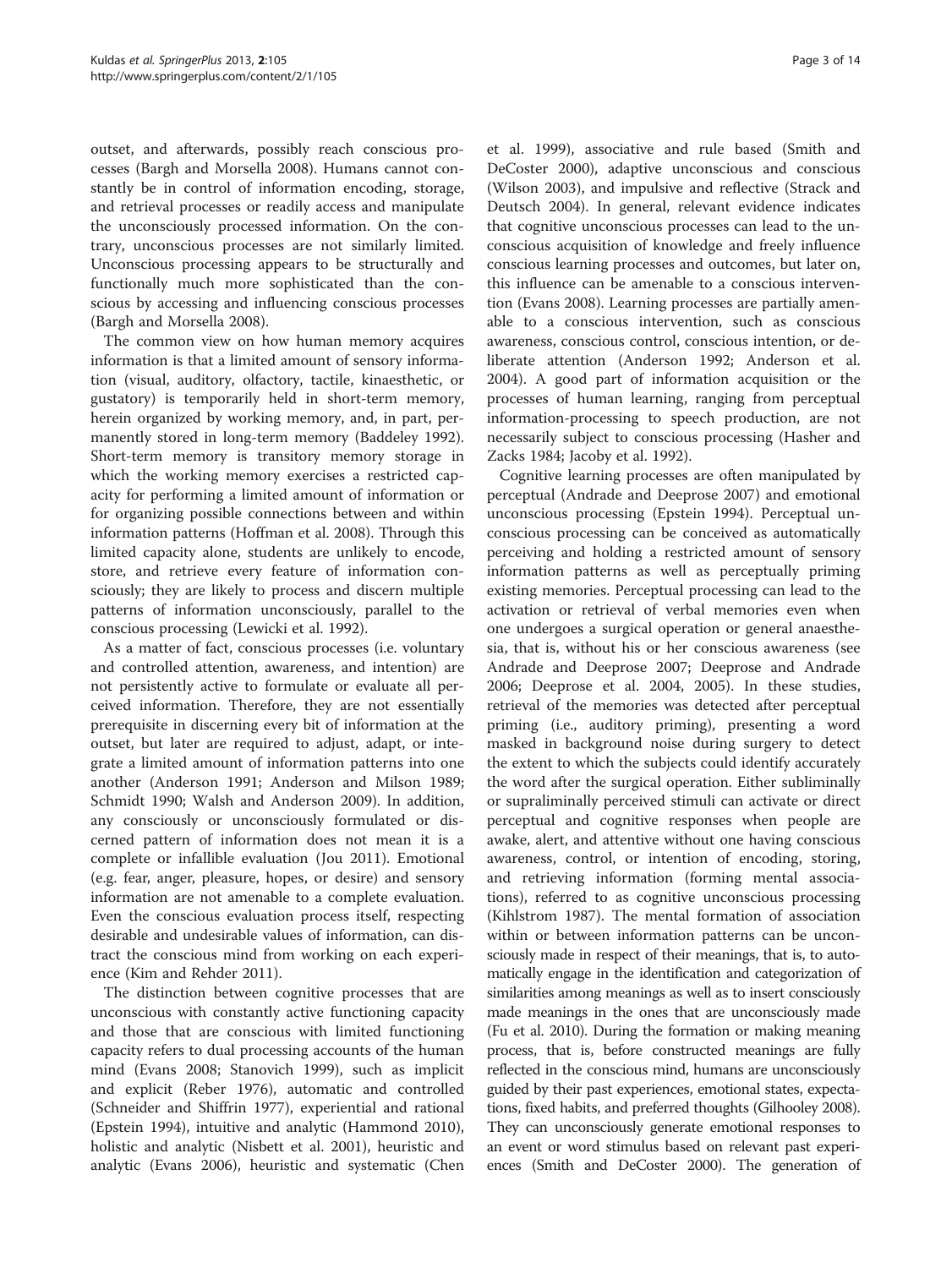affective responses to a stimulus and motivation for a related behaviour, such as approach or avoid, outside of conscious processes, refers to emotional unconscious processing (Chen and Bargh [1999\)](#page-10-0). These perceptual, cognitive, and emotional unconscious processes can facilitate or inhibit each other's performances in information processing and learning activities (Kuldas et al. [2012\)](#page-11-0).

In particular, a conscious intervention in emotional processing, controlling the effect of desires, hopes, or fears on cognitive processes, on the ways one think, behave, or learn, is unlikely to happen all the time (Bargh and Chartrand [1999](#page-9-0); Bargh and Ferguson [2000](#page-9-0); Bruinsma [2004](#page-10-0); Meyer and Turner [2002](#page-11-0)). In addition, mainly due to the limited capacity of visual-sensory information-processing; humans cannot consciously and simultaneously encode multiple information patterns; they must unconsciously supress or discard some visual patterns of information (Kastner and Ungerleider [2000](#page-11-0)). If the patterns are associated with negative emotions, human unconsciously exert perceptual defence against them, supressing or even blocking sensory information that is emotionally disturbing (Dahl [2001;](#page-10-0) Pratto and John [1991](#page-12-0); Robinson et al. [2004;](#page-12-0) Taylor [1991\)](#page-12-0). These perceptual unconscious processes can activate several cortical areas of the brain and bring wishes, fears, and changes into feeling states (Blanco and Soto [2009](#page-9-0); Öhman and Soares [1998;](#page-11-0) Siegel and Weinberger [2009](#page-12-0)). These effects can mediate motivational and inferential processes that produce inaccurate judgments or decisions (Efklides [2006](#page-10-0)). However, to sustain or reflect on the outcomes of these processes (e.g. making a choice, a goal pursuit), conscious control can be required.

As a result, humans are frequently unaware of how they form and activate memories, being unconscious of forming associations between memories and their retrieval processes (McCabe et al. [2011;](#page-11-0) Sid and Stanislas [2007](#page-12-0); Siegel and Weinberger [2009](#page-12-0); Sohn et al. [2005](#page-12-0); Weinberger and Westen [2008](#page-13-0)). Conscious processing has a limited capacity to acquire information instantaneously and ceaselessly, and therefore, is likely to engage in preliminary unconscious information-processing stage (Barsalou [2003;](#page-9-0) Libet [1999\)](#page-11-0). Hence, the conscious processing is unlikely to result in any kind of cognitive learning by obviating the need for the cooperation of unconscious processing. This assertion is further elaborated upon in the following section.

# The effect of unconscious activation of associative memory networks on cognitive learning processes

Human memory consists of information-processing stages, such as encoding, storage, and retrieval, which are consciously or unconsciously associated with one another (Wong et al. [1997\)](#page-13-0). Associated memories are mentally represented in the form of a network (Anderson

[1995](#page-9-0)). Through this associative network, primed memory is likely to spread activation to closely or remotely connected memories, referred to as unconscious associative priming (Ratcliff and McKoon [1981](#page-12-0)). Therefore, a perceived information pattern can evoke pleasurable or unpleasurable thoughts (Bunce et al. [1999](#page-10-0); Westen [2006](#page-13-0)). Humans unconsciously tend to avoid unpleasant thoughts and maintain pleasant ones (Epstein [1992](#page-10-0), [1994](#page-10-0)). The human mind can arrange thought processes without conscious intervention (Westen [1998\)](#page-13-0).

This spreading activation serves to make associative memory networks more available for further cognitive processing, facilitating access to memories (Anderson [1995](#page-9-0)). Unconscious associative networks, such as beliefs, wishes, thoughts, and unconscious procedures, such as emotions, motives and defences, guide human behaviour, affecting feeling states, flows of thoughts, and behavioural tendencies (Westen [1999](#page-13-0)). When the unconscious activation of a network leads to positive (e.g. curiosity) and negative emotional states (e.g. mild anxiety), they facilitate learning performance. However, they inhibit learning when give rise to intense negative emotional states (e.g. anxiety, panic, and insecurity) and related thoughts such as incompetence belief (Kuyper et al. [2000\)](#page-11-0).

Associative processes are also termed "implicit processes" instead of unconscious processes; but, it is not very clear how implicit processes differ from the unconscious since both of them work associatively in forming memories and learning processes. Both the implicit and the unconscious processes are unintentional, and utilize the same associative network of memory and procedures to mould feelings, thoughts, and behaviours (Gilhooley [2008](#page-10-0); Westen [1999](#page-13-0)). Therefore, the implicit and the unconscious can be used interchangeably to refer to the formation or activation of association within or between networks.

The unconscious associative network, without the effective intervention of conscious awareness, conscious control, or conscious intention, can result in implicit learning (see Bunce et al. [1999;](#page-10-0) Cleeremans et al. [1998](#page-10-0); Eraut [2000](#page-10-0); Esteves et al [1994;](#page-10-0) Guo et al. [2011;](#page-10-0) Lewicki et al. [1987, 1992](#page-11-0); Reber [1989, 1992](#page-12-0); Rieber et al. [2004](#page-12-0)). However, Hammonds [\(2006](#page-10-0)) argued that implicit learning occurs without verbal expression but not without attention; it demands either voluntary or involuntary attention (Hartman et al. [1989](#page-10-0); Willingham and Goedert-Eschmann [1999](#page-13-0)). As such, further investigations are needed to understand how implicit learning processes are dissociated from explicit learning processes, thereby explaining how both of them require attention (voluntary or involuntary), occur through associative networks, and significantly influence feelings, thoughts, and behaviours. Due to the difficulty of such dissociation, the absence of verbal expression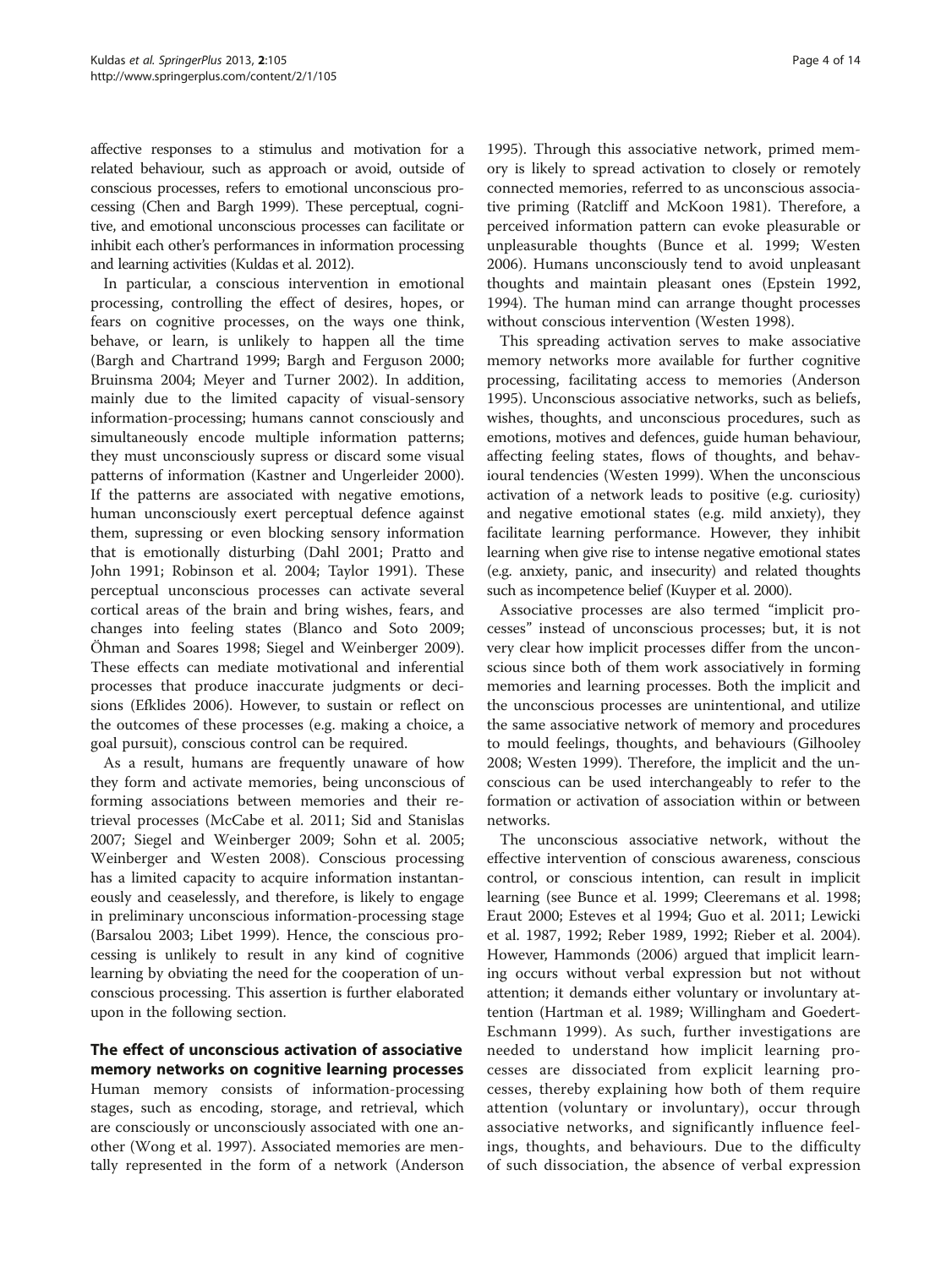as the absence of voluntary attention is likely to be detected in a related study.

Unconscious learning allows people to successfully cope with the complexity of their learning tasks (Lewicki et al. [1992](#page-11-0)), as well as with the activities of acculturation and socialization, implicitly acquiring social skills with respect to tolerable social behaviour, attitudes, and cultural worldview (Lewicki et al. [1987;](#page-11-0) Reber [1992](#page-12-0)). Learning how to speak a native language, how to listen and interact with others, and how to use general problem solving strategies are some examples of unconscious learning, which is particularly conceived to be easily, rapidly, and unconsciously acquired biologically primary knowledge (Sweller and Sweller [2006\)](#page-12-0). Primary knowledge structures are information categories that human have evolved to acquire and use for processing biologically secondary knowledge, such as learning to read and write (Geary [2002](#page-10-0)). Humans have gradually evolved to deal with secondary knowledge; hence, the manner in which listening and speaking develop differs markedly from the manner in which reading and writing is learned (Sweller and Sweller [2006\)](#page-12-0). The unconscious acquisition and application of primary knowledge are formed evolutionarily prior to conscious learning activities, and are not necessarily subject to conscious control or conscious intention when they promptly and continually produce responses to surrounding stimuli, rely heavily on recognising an information pattern, improve the complexity of information, or identify and disregard random elements (Seger [1994\)](#page-12-0). The outcomes of these activities are more durable in memory, less affected by cognitive insults (e.g. brain injury, dementia, or amnesia) and relatively unaffected by errors or missing data (Seger [1994](#page-12-0)). However, the outcomes or the activities may not be completely be detached from voluntary or involuntary attention and working memory capacity.

Thus, cognitive learning processes are not solely restricted to the interference of conscious processing, conscious intention, conscious control, or conscious awareness (Cleeremans et al. [1998;](#page-10-0) Scott and Dienes [2010](#page-12-0)). Conscious processing can be ineffective in instantaneously and continually guiding the learning processes from the first microsecond to see, hear, taste, or to feel (Anderson [1992](#page-9-0)). The following section serves to further elucidate these arguments.

# Human learning processes in the absence of conscious interventions: The role of unconscious mental representation

Human sensory organs and the brain do not simply perceive information patterns in a dispersed manner from the very beginning, but rather in a selected manner, rendering human organisms functional before conscious intervention. The brain does not receive disorganized

reports from the sensory organs; the reports on perceived information patterns are probably not scattered across the brain aimlessly or randomly (Geary [2002](#page-10-0)). Human sensory organs and brain activities can be task oriented (e.g. human survival) in the organization of reports (Geary [2002;](#page-10-0) Sweller and Sweller [2006](#page-12-0)).

Whilst humans are unconscious of how information is being organized, their organisms, such as the brain and sensory organs, seem to be conscious of their tasks, the information they form and the places to which they report on that information. Therefore, without resorting to a conscious process, such as intention, to raise questions to perceived information, one can unconsciously ask questions and seek answers without knowing the underlying factors of these behaviours (Chartrand and Bargh [1996](#page-10-0); Greenwald and Banaji [1995](#page-10-0); Jacoby et al. [1992](#page-11-0)). However, the recognition of both questions and answers may need a conscious process (e.g. controlled attention or conscious intention). Both conscious and unconscious processes can associatively initiate and sustain goal directed behaviour, such as decision making (Aarts and Van Den Bos [2011](#page-9-0); Custers and Aarts [2010](#page-10-0)). This conscious interference in the associative activities does not mean that the conscious processes can completely deactivate automatic or unconscious processing in the brain to organize perceptual and cognitive processes of learning (Aizenstein et al. [2004](#page-9-0)).

It is improbable that humans immediately and persistently prioritize conscious processes to evaluate and verbalize personal experiences, either positively or negatively. There should be an automatic evaluation system for information processing when the conscious processes are not performing effectively. Relying on auto-positive evaluations, humans tend to confront what is being experienced, but avoid experiencing what was autonegatively evaluated (Epstein [1994\)](#page-10-0). These auto-evaluations can spontaneously construct and reactivate mental representations, which, in turn, build an interaction within and between patterns of subjective experiences (Andersen et al. [1995\)](#page-9-0). Spontaneously constructed mental representations can guide thoughts and behaviours (Seel [2003\)](#page-12-0) and, thus, be responsible for the evaluation of information in the absence of effective conscious interference (Cohen et al. [1996\)](#page-10-0). The interference of mental representations is not instantaneously accessible to the conscious processes, nor is it readily transformed into verbal expressions (Disessa and Sherin [1998](#page-10-0)). Although mental representations can be constructed from both words and images; they are heavily influenced by the latter rather than the former (MacDonald et al. [1992;](#page-11-0) Trueswell et al. [1994](#page-13-0)).

One of the forms of mental representation is imagery (Paivio [1986](#page-11-0)). Imagery can be a visual mode of the brain state (Kosslyn et al. [2001\)](#page-11-0). However, it is not merely a visual mode, but also a mode of quasi-visual phenomena.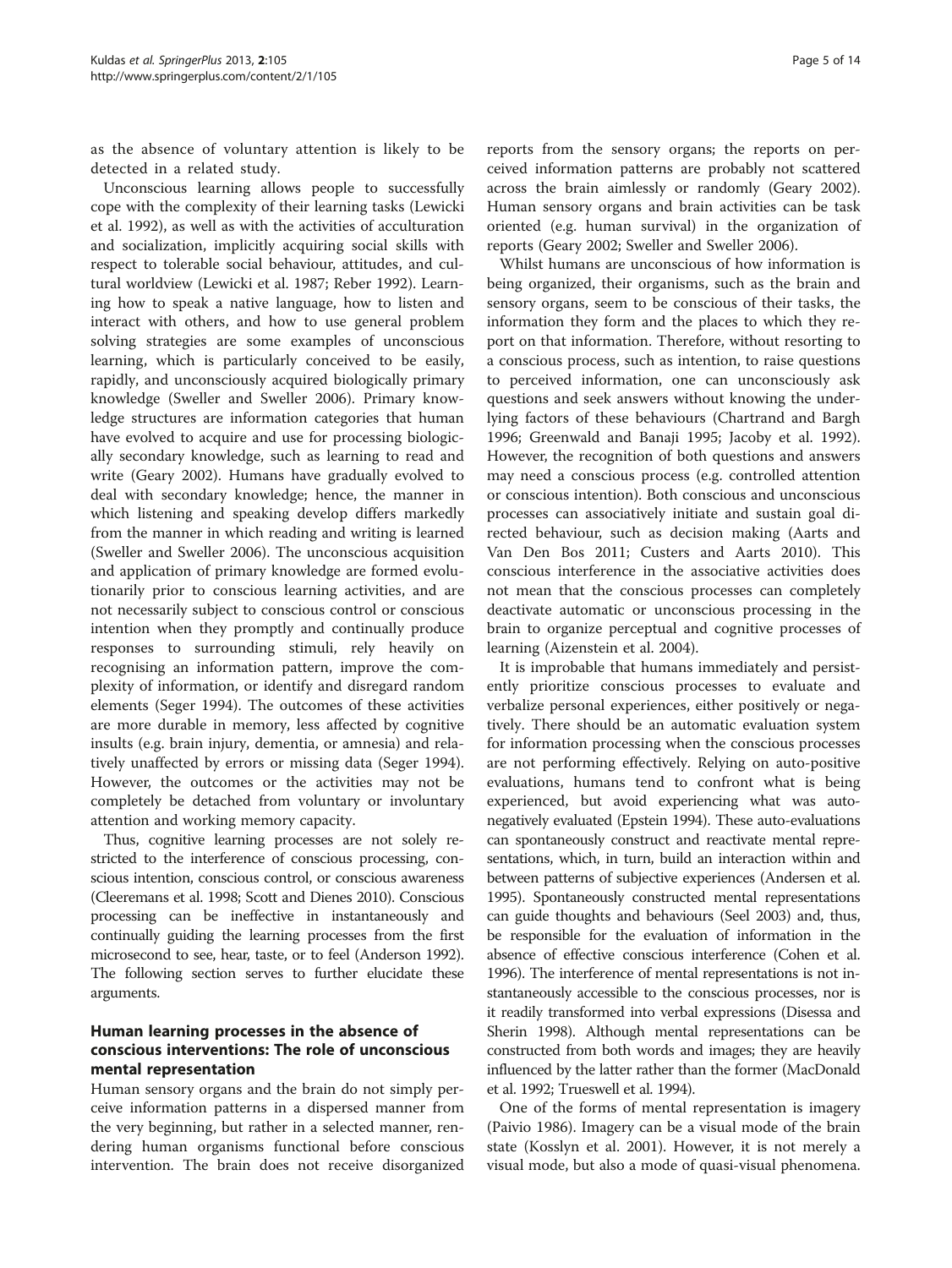The quasi-perceptual experiences in other sensory modes underlie kinaesthetic imagery, haptic imagery, or olfactory imagery (see Bensafi et al. [2003;](#page-9-0) Klatzky et al. [1991](#page-11-0); Stevens [2005\)](#page-12-0). Mental imagery manifests through the perception of a real or unreal form of a physical object. Without the perception of a physical object, the imagery is unlikely to take place in the brain (see Kosslyn [2005;](#page-11-0) O'Regan and Noë [2001;](#page-11-0) Pylyshyn [2003](#page-12-0)).

Mental imagery can bring motivational and manipulative effects of memories into memory processes (Kuldas et al. [2012\)](#page-11-0). Imagery formation and its effects on the information-processing stages may be monitored by unconscious and conscious intention; the latter can be based in a preliminary stage of the former (Henningsen [2010](#page-11-0)). Mental imagery can motivate people to achieve their desires, even if such a desire is not actually present to their senses (Kavanagh et al. [2005](#page-11-0)). However, such a desire should address to a physical object unlike verbal representations of abstract concepts, such as angle or God. The imagery can enable people to avoid unpleasant thoughts that unintentionally entered into whatever they remember, expect, or learn (Faw [1997;](#page-10-0) Marks [1999](#page-11-0)). Imagery affects thought processes regardless of whether they refer to past or present personal experiences (Paivio [1991](#page-11-0)). Therefore, imagery should be considered as a certain type of mental representation, and not merely as a form of past experience.

In consequence, unconscious mental representations can be operative, either in the absence of or in the presence of conscious processes, thereby reducing conscious effort in the preparation and evaluation, acceptance or rejection of information patterns, such as making meaning of concepts. Thus, the unconscious processes can organize memory, conceptual meanings, and consolidate the conscious processes of learning.

# The role of unconscious mental representations in conceptual learning processes

Human learning is manifested through multidimensional but interacting perceptual, cognitive, and emotional processes. Any kind of learning is unlikely to occur effectively without the interaction between prior knowledge and cognitive abilities, and the emotional and motivational states of learners (Moreno [2010](#page-11-0); Seel [2001](#page-12-0)). This interaction allows humans to grasp the reality of experiences, to generate ideas and concepts, and to set personal goals or interests. It can be frequently mediated by unconscious mental representations, providing the memory with information forming at the abstract and concrete levels based on both present and past experiences (Brewer and Schommer-Aikins [2006;](#page-10-0) Marks [1999](#page-11-0); Sadoski et al. [1997\)](#page-12-0). These effects of unconscious mental representations are one of the less controversial issues in psychology as well as in philosophy (Abell and Currie [1999](#page-9-0); Von Eckardt [1988\)](#page-13-0).

Unconscious representations can facilitate the integration of illustrated verbal and visual information with one another (i.e. the integration of maps, charts, graphics, diagrams, film strips, slides, or pictures with texts in textbooks, classroom presentations, instructional manuals, and with computer based instructions), referred to as an imagery style of learning (Clark and Paivio [1991](#page-10-0); Kuldas et al. [2012\)](#page-11-0). The learning style can render learners assistance in interpreting and absorbing the meanings of information in an accelerating and retaining manner (Chun and Plass [1996;](#page-10-0) Kulhavy et al. [1993](#page-11-0); Sadoski et al. [1997](#page-12-0); Rieber [1990](#page-12-0), [1991](#page-12-0)), improve their problem solving, creative, and critical thinking skills (Paivio [1986\)](#page-11-0). To this end, instructional designs should properly be aligned with students' expertise levels in cognitive learning tasks to avoid overburdening their working memory capacity (Schnotz and Kürschner [2007;](#page-12-0) Wallen et al. [2005](#page-13-0)).

Unconscious representations can play a facilitatory role in the acquisition of conceptual knowledge and thus in the occurrence of conceptual learning (Ziori and Dienes [2006\)](#page-13-0), provided that educators pictorially illustrate concepts in a manner closely referring to their contextual meanings (Paivio [2007\)](#page-11-0). Mental representations allow students to acquire and make meanings consciously or unconsciously (Winn [1987\)](#page-13-0), requiring more or less consciously accessible knowledge about what to acquire (Dienes et al. [1991;](#page-10-0) Perruchet and Pacteau [1991\)](#page-12-0). However, this requirement does not mean that making meaning of concepts with the help of their pictorial illustrations necessarily depends on effective conscious intervention (Gambrell and Bales [1986](#page-10-0); Paivio [2007\)](#page-11-0). Deliberate interventions may remain ineffective in forming a connection between dissimilar features of illustrations; whereas, it can be relatively effective in the case of similar features (Borst and Kosslyn [2008](#page-10-0)).

Illustrations help students to visualize the proper meaning of presented concepts (Dechsri et al. [1997](#page-10-0); Heinich et al. [1999](#page-10-0)) before relying on their conceptual knowledge (Laufer and Sim [1985](#page-11-0)). Conscious knowledge cannot be instantaneously or constantly accessible and applicable, mainly due to the limited deliberate attention span and working memory capacity (Unsworth and Engle [2007](#page-13-0)). On the contrary, an unconscious association between meanings and pictures of presented concepts can be formed through unconscious associative networks because they are not necessarily dependent on working memory capacity (Anderson [1995](#page-9-0)).

If a concept does not properly refer to its common structural properties, such as form, content, context, object, and subject, there may appear many interpretations or several other potential meanings which can be made from distinct mental representations of these properties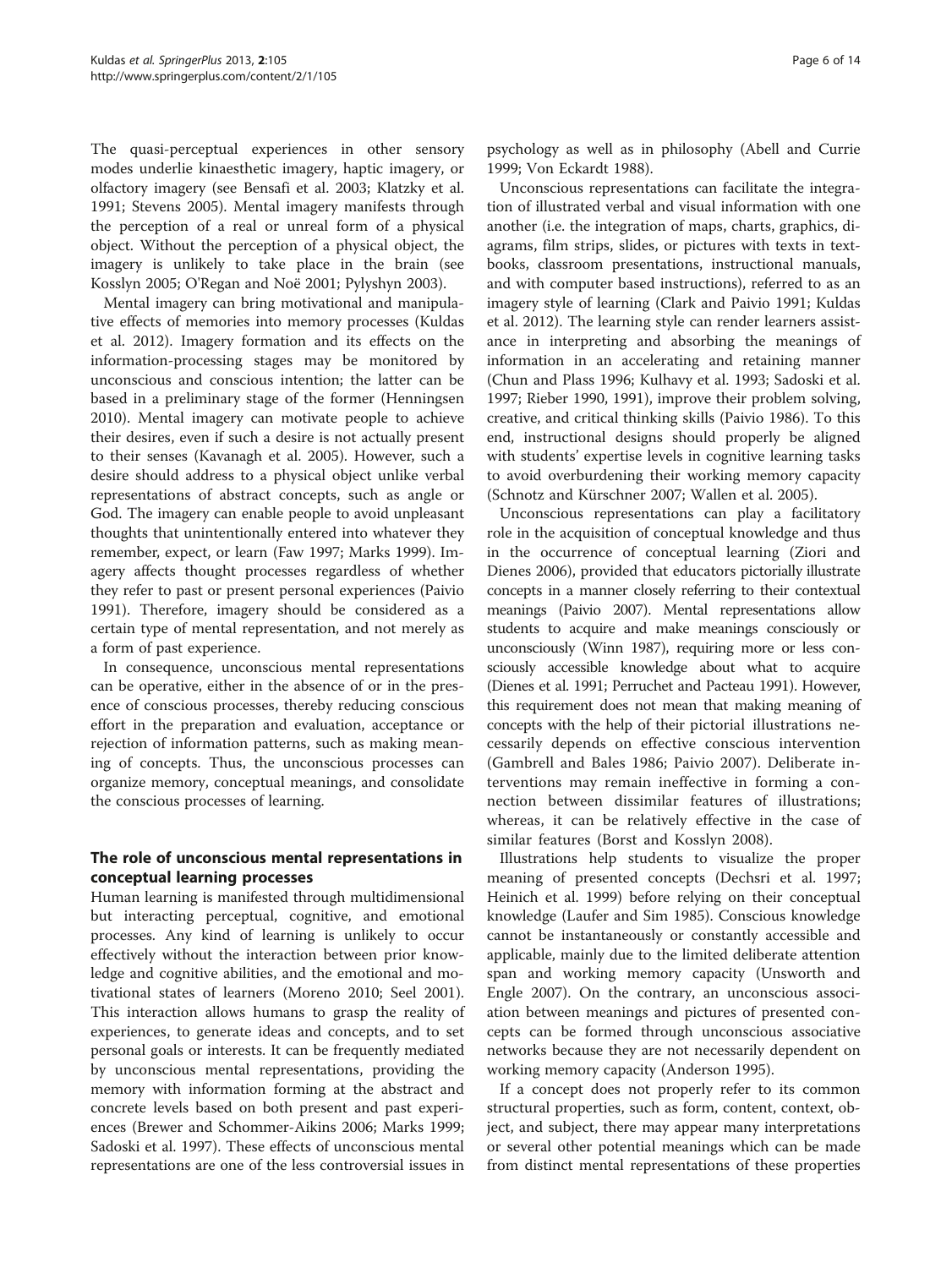(Clark and Paivio [1991](#page-10-0); Schnotz [1993](#page-12-0)). As students explore the illustrations of these structural properties to find relevant information under specific guidance, they will grasp comprehensive and persuasive meanings of what is being presented, resulting in effective teaching outcomes (Lowe [1996;](#page-11-0) Stringer and Irwing [1998\)](#page-12-0). Presenting information that is familiar to students or relevant to their prior knowledge can allow them to recall the relevant content of information (Ranzijn [1991;](#page-12-0) Wolfe and Woodwyk [2010\)](#page-13-0), even though students might infer another meaning onto which they have imposed personalized interpretations or preferences (Vermunt [1998](#page-13-0)). Accordingly, the extent to which information about a concept closely or directly refers to its form, content, context, subject, or object, may facilitate its mental representation, thereby helping students to retain and rehearse it more easily.

Rieber ([1994\)](#page-12-0) identified the common structural properties of concepts with attentional, affective, cognitive, and compensatory functions. The attentional function detects possible similarities between formerly and newly learned concepts (Anderson [1993](#page-9-0)). Such a recall may affect emotions and attitudes, referring to the affective function, which is discerned by the cognitive function. Students may have recourse to the compensatory function to decode the discerned affective function. The more concepts are concrete, the better the understanding of their contents can be (Beishuizen et al. [2002\)](#page-9-0) and the easier the visual illustrations of the common structural and functional properties representing their meanings can be achieved (Benson [1997\)](#page-9-0).

However, most probably there is no particular mental representation and meaning permanently localized for a corresponding concept in the human mind (DiSessa [2006](#page-10-0)). The representation of a concept is variable during one's life span and might simply be affected by cognitive abilities, personal beliefs and experiences, and cultural worldviews, as well as one's age group and gender. The representations of the relationship within and between the common structural (i.e. form, content, context, object, and subject) and functional (i.e. attentional, affective, cognitive, and compensatory) properties of concepts vary over time and from one situation to another. Accordingly, optimal meanings of concepts are not necessarily made from the ways students prefer to visualize the common structural and functional properties of concepts (Heinich et al. [1999\)](#page-10-0). Instead, students can better understand concepts, which are strongly associated with their properties more than those that are less or not associated at all (Koren [1999\)](#page-11-0). Such strong associations increase the likelihood of retention and the facilitation of recalling concepts (Chun and Plass [1996](#page-10-0); Mayer [1997](#page-11-0); Mayer and Anderson [1992](#page-11-0)). This can be because of the imagery traces of verbal definitions;

concepts appropriately loaded with imagery values, which are highly associated with the common structural and functional properties (Danan [1992\)](#page-10-0).

This imagery learning generally refers to the visual learning style that can enable students to integrate the common structural and functional properties with each other through representational, referential, and associative processes (Paivio [1991](#page-11-0)). Through representational processing, a stimulus can implicitly activate corresponding memories. For example, the concrete word "rose" can set the verbal memories in motion that trace and activate the corresponding image of the rose and vice versa, or an abstract word "love" can launch verbal representations that raise personal expectations, happiness or disappointment, providing the visualization of a cheerful or resentful face. This cross-activation refers to the referential processing through which the associative processes may implicitly evoke many different images and words from the one intended (Rieber [1994\)](#page-12-0). However, human learning can occur more easily than without the interactions between referential and associative processes (Koren [1999](#page-11-0)). Learning these concepts through the associative processes can be easier than without these associations (Mayer [2003](#page-11-0)). Therefore, conceptual learning can become more robust if it involves implicit representational, referential, and associative processes (Mayer and Anderson [1992\)](#page-11-0), because they can assist students in interpreting, making meaning, and in comprehending insights into their educational experiences (Paivio [1991\)](#page-11-0). The role of these unconscious processes is also readily observable in learning native languages (Chomsky [1986](#page-10-0); Keenan et al. [1998\)](#page-11-0), in getting accustomed to social norms and forming cultural worldviews and personal beliefs (Kulkofsky et al. [2010\)](#page-11-0).

However, these unconscious processes might have some inhibitory effects on conscious learning processes by evoking-task irrelevant thoughts and leading students to devote their available working memory capacity to processing these thoughts. Unconscious processing can bring not only a mark of past experiences, but also evaded or forgotten thoughts, into current emotional states, behavioural tendencies, flow of thoughts, and into learning processes (Haggerty et al. [2010](#page-10-0); Schacter [1992](#page-12-0); Ziori and Dienes [2006\)](#page-13-0). A series of studies on the use of working memory demonstrated that negative emotions (e.g., sadness, hopelessness) brought task-irrelevant thoughts into conscious cognitive activities, thereby unnecessarily loading the available capacity, diverting attention from the task, and hampering memory performance (Ellis et al. [1995](#page-10-0), [1997a,1997b\)](#page-10-0). Similar evidence related to motivational factors of academic achievements indicated that the striving of students for the avoidance of undesirable consequences of learning or of academic task performance triggered disruptive thoughts, such as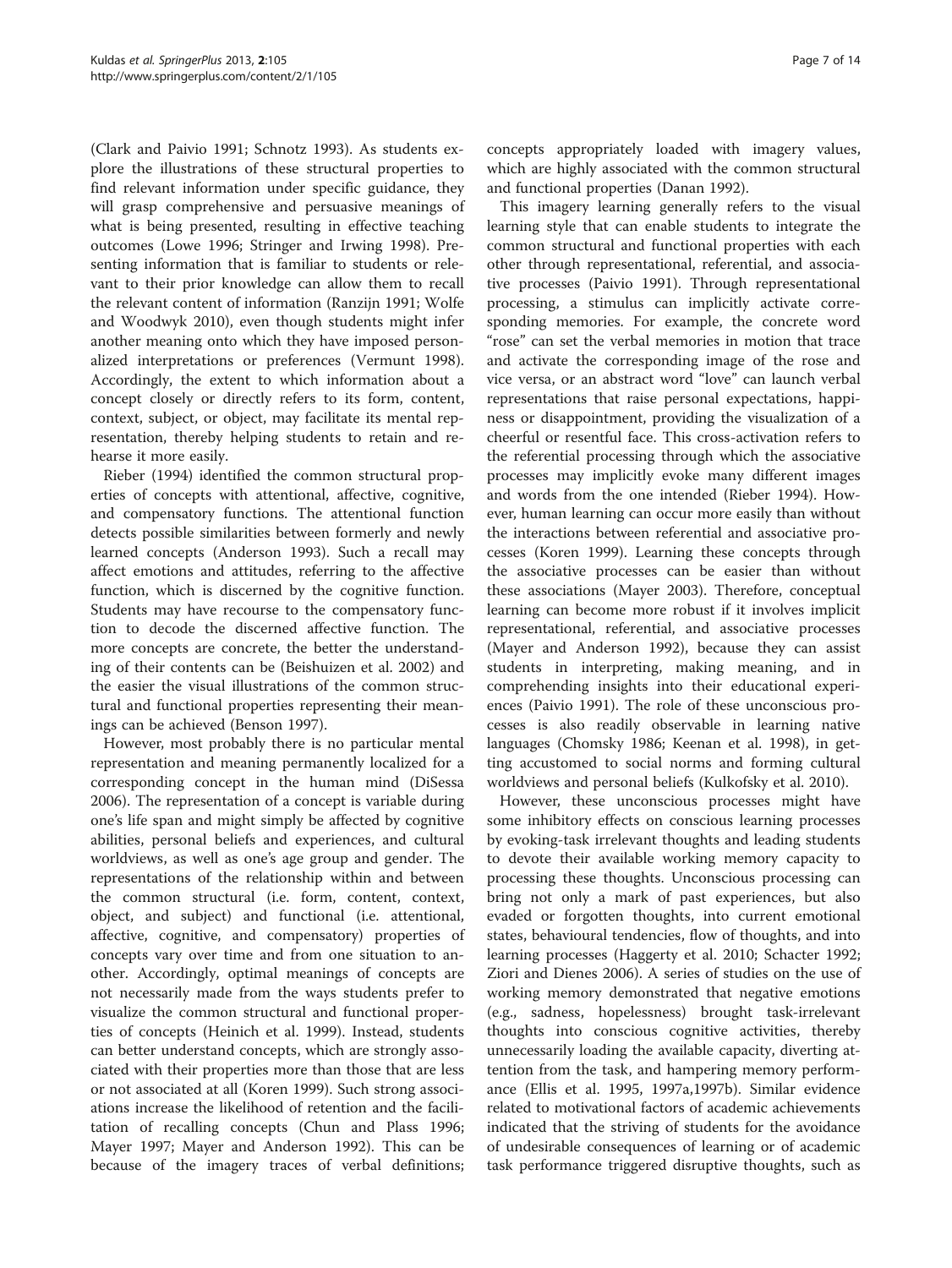those of failure or of appearing incompetent, increased anxiety levels, and, thus, diverted their attention away from the demands of the task (Pekrun et al. [2009](#page-11-0); Linnenbrink and Pintrich, [2002;](#page-11-0) Senko et al. [2011](#page-12-0)). However, such evidence can be very reliable and valid only if a detrimental effect of unconscious processing is detected or identified apart from the effect of conscious processing. Similarly, the non-detrimental effect of the unconscious on conscious learning processes needs to be carefully examined so that more evidence can be presented for the contribution of the unconscious on satisfactory learning outcomes.

The inhibitory effects of unconscious processing characterize a difficult form of learning, because any information can easily be encoded, stored, and retrieved by relevant stimuli; making it difficult to regulate how and what has been learnt (Anderson et al. [1998](#page-9-0); Huettig and McQuenn [2011;](#page-11-0) Squire [1992](#page-12-0); Thomson et al. [2010](#page-13-0)). These influences of unconscious learning are not instantaneously and always accessible to a prompt conscious intervention (Kihlstrom et al. [1992\)](#page-11-0). In contrast, Aizenstein et al. ([2004\)](#page-9-0) argued that conscious learning processes might interfere in unconscious learning. However, it is not very clear how conscious learning could interfere in the kind of learning that eludes conscious awareness, particularly when one engages in emotional experiences, implicit thoughts, fantasies, and unconscious defences. Furthermore, not just thoughts, but thinking itself can be unconscious (Kihlstrom [2008](#page-11-0)), thereby causing more difficulty for the conscious interference to happen.

# The conscious and unconscious functioning capacity for the mental integration of pictorial and verbal instructional materials

One of the main purposes of education is to make students cognizant of how learning occurs and how it can be developed, consciously engaging in their learning and thinking activities, to achieve a desired change in their behaviour. However, students at all levels cannot consistently learn consciously (Smith [2003](#page-12-0)). Courses aimed to teach students how to process information and think consciously have not always produced durable and transferable achievements (see Chiesi et al. [2011](#page-10-0); Garside [1996](#page-10-0); Ten Dam and Volman [2004\)](#page-12-0), although many studies have suggested that teaching students how to process and apply information can improve their higher order thinking skills (see Kuhn [1999](#page-11-0); Kuhn and Dean [2005](#page-11-0); Wegerif [2011\)](#page-13-0).

The scanty knowledge of learners and educators about how human learning occurs can lead to ineffectiveness in learning and teaching tasks (Veenman and Beishuizen [2004](#page-13-0); Zohar [2004\)](#page-13-0). Even though students and educators acquire necessary knowledge and skills of what to do for

optimal learning, they do not necessarily achieve this purpose; mainly due to the limited cognitive capacity for conscious processing (Yuan et al. [2006](#page-13-0)), accessing and applying the knowledge and skills (Nelson [1996](#page-11-0); Veenman et al. [2004](#page-13-0)). Therefore, both educators and students must rely on unconscious processing not only to encode, store, and retrieve information, but also to construct and reactivate mental representations (Chen and Bargh [1999](#page-10-0); Lewicki et al. [1992\)](#page-11-0). Thus, unconscious processing can compensate for the restricted capacity of conscious processing either in the absence or in the presence of conscious awareness.

Moreover, consciously constructed knowledge structures can become automated as repeatedly being applied to related cognitive learning tasks (Sweller et al. [1998](#page-12-0)). Once coherent knowledge structures (cognitive schemata) in long-term memory have been automated, students will devote less cognitive capacity to work on them (Van Gog et al. [2005](#page-13-0)). The operation of automated schemata is not significantly impeded by the capacity limitation in working memory (Van Merriënboer and Sweller [2005](#page-13-0)). "Whereas there are severe capacity limits to the amount of information from sensory memory that working memory can process, there are no known limits to the amount of information from long-term memory that can be processed by working memory" (Sweller [2004](#page-12-0) p 13). By virtue of automatized schemata "human cognitive architecture handles complex material that appears to exceed the capacity of working memory" (Paas et al. [2003](#page-11-0) p 2). Automated schemata steer human behaviour without the need to be consciously processed, and, thus, there will be available working memory capacity for other cognitive activities (Van Merriënboer and Sweller [2005\)](#page-13-0).

However, neither novice nor advanced students can always consciously or unconsciously construct coherent knowledge structures or facilitatory mental representations to learn satisfactorily, particularly when their working memory capacity is overloaded or unnecessarily loaded. Such a cognitive load leads to a split-attention effect on verbal and visual representations whereby students use their available cognitive capacity without making significant contribution to their learning tasks (Casey [2003;](#page-10-0) Kalyuga et al. [1999;](#page-11-0) Mayer et al. [2001](#page-11-0); Mayer and Moreno [2002](#page-11-0)). The overload can happen and impede the learning processes of advanced students when they are provided with redundant textual explanations for a diagram, chart, or image (Sweller and Chandler [1994\)](#page-12-0). The verbal explanations are not redundant for novice students, provided that the novices are presented with sufficient images corresponding to the verbal explanation simultaneously rather than separately (Kalyuga [2012](#page-11-0); Mayer et al. [1999](#page-11-0); Pollock et al. [2002\)](#page-12-0). For both novice and advanced students, removing the redundant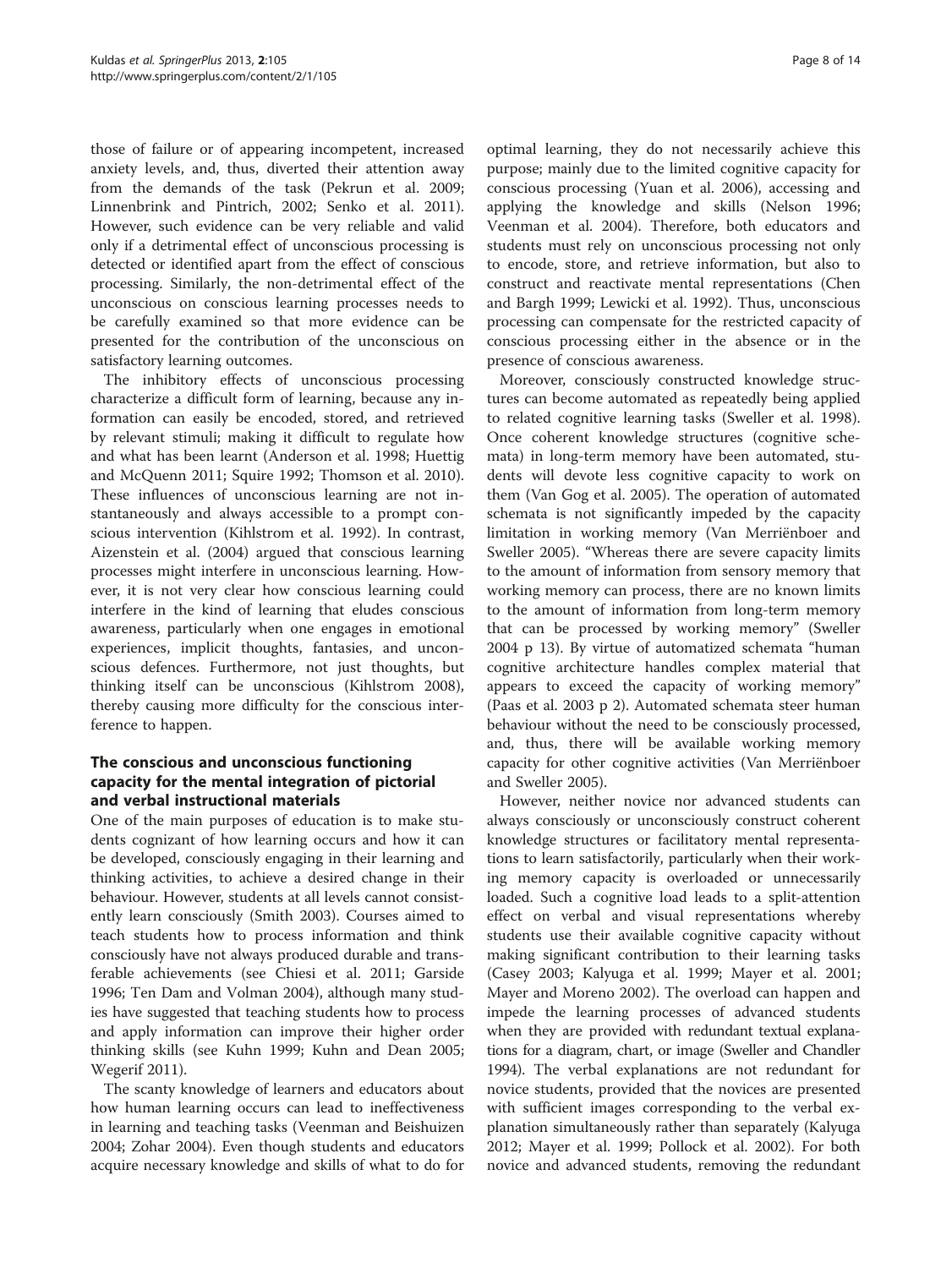explanations and keeping just the necessary pictorial representations can be beneficial for better learning (Chandler and Sweller [1991;](#page-10-0) Diao and Sweller [2007\)](#page-10-0), because it is pictorial rather than textual information that facilitates the construction of coherent mental representations (Kalyuga [2012\)](#page-11-0). However, if the presented images or symbols to describe the corresponding text are multiple, dynamic, and interactive, the learning processes of novices can be impeded rather than improved (Bodemer et al. [2004\)](#page-9-0). Reduction in the variety of visual representations can help to moderate the involvement of distinct mental representations (Schnotz and Bannert [2003\)](#page-12-0) and avoid the extraneous effort needed to map between the visual and verbal representations, allowing more cognitive effort to focus on deeper processing (Chandler and Sweller [1991](#page-10-0), [1992](#page-10-0)). However, reduction of the cognitive load can sometimes impair learning rather than enhance it when learning tasks do not challenge the cognitive capacity of students (Schnotz and Kürschner [2007\)](#page-12-0). Learning cannot only be enhanced by the reduction of a variety of different mental representations or excessive information; it must also be adapting the degree of difficulty of presented information or learning tasks to the level of knowledge and cognitive ability of students (Schnotz and Kürschner [2007\)](#page-12-0).

As a result, at the outset of information processing, unconscious mental representations can reduce the conscious effort to integrate the most part of the verbal and the visual information with each other (Lewicki et al. [1992](#page-11-0)), thereby conducing to satisfactory learning outcomes (Paivio [1991](#page-11-0)). However, in most educational studies concerning the construction of teaching and learning models, there is little or no room for the educational implication of the facilitatory role of unconscious representation. Further studies have yet to be conducted to determine the extent to which unconscious mental representations inhibit or facilitate learning processes.

Finally, the effective design and application of teaching aids require educators to better understand how to facilitate the construction of meaningful mental representations enhancing learning, mainly because learning occurs when learners actively construct the representations from provided information, and well-designed instructional materials (Ifenthaler and Seel [2011](#page-11-0); Mayer et al. [1999](#page-11-0); Seel and Blumschein [2009\)](#page-12-0). Forms of mental representations, such as mental models (representing and communicating feelings, thoughts, ideas, and personal experiences), images, concepts, and schemata, enable individuals to process information, understanding experience and events (Mayer et al. [1999\)](#page-11-0). Rich and flexible mental models improve a learner's task performance of any domain learning activity (Seel et al. [2006\)](#page-12-0). Understanding an event and solving related problems presupposes either constructing the representations of relevant

features to the problem or activating appropriate schemata (Ifenthaler and Seel [2011](#page-11-0); Seel et al. [2009](#page-12-0)). Activating one of the forms allows a learner to integrate new information into pre-existing schemata (knowledge structures stored in long-term memory). An activated schema runs automatically and regulates information processing, a function which is vital for humans as it allows new information to be processed very quickly and enables them to adapt to their environment spontaneously (Ifenthaler and Seel [2011\)](#page-11-0). In activating cognitive schemata, the role of motivation, emotion, and unconscious mental representations needs to be taken into consideration (Thompson [2004\)](#page-13-0). It might be motivation and emotion that largely determine a learner's cognitive performance rather than working memory capacity; the relationship between cognitive capacity, affect, and motivation has not yet been understood sufficiently (Moreno [2010](#page-11-0)).

# Conclusion

This review has served to provide an insight into the perceptual, cognitive, and emotional aspects of human learning processes and outcomes, particularly into the unconscious processes largely originated from the emotional and motivational functions of the human psyche, so as to enhance the understanding of the role of unconscious functions in the mental integration of visual and verbal instructional materials. To the aim, a set of proposals for the unconscious processes and outcomes, largely within perceptual, cognitive, social, evolutionary, educational, and psychoanalytic psychology literature, has been examined. The general consensus in the literature is that learning processes consist of interconnected perceptual, cognitive, and emotional processing stages, in which the unconscious is likely to precede the conscious. Learning processes must have an unconscious, implicit, unintentional, intuitive, experiential, or automatic processing stage, mainly due to limited conscious processing capacity. Learning processes cannot be constantly monitored at a high level of conscious processing, particularly when students engage in a motivating emotional state. The unconscious promptly works on information patterns from the first microsecond to see, hear, taste, or to feel. Conscious processing has yet to be detected in similar performance; it may be restricted because of its nature, of the limited capacity of working memory, or of unconscious processes. Therefore, an understanding of human learning processes should not be restricted to conscious learning.

Students can mentally integrate verbal and pictorial instructional materials unconsciously. Unconscious mental representations can serve as a rapid mental integration of visual and verbal information, thereby supplying information for conscious processing. Thus, unconscious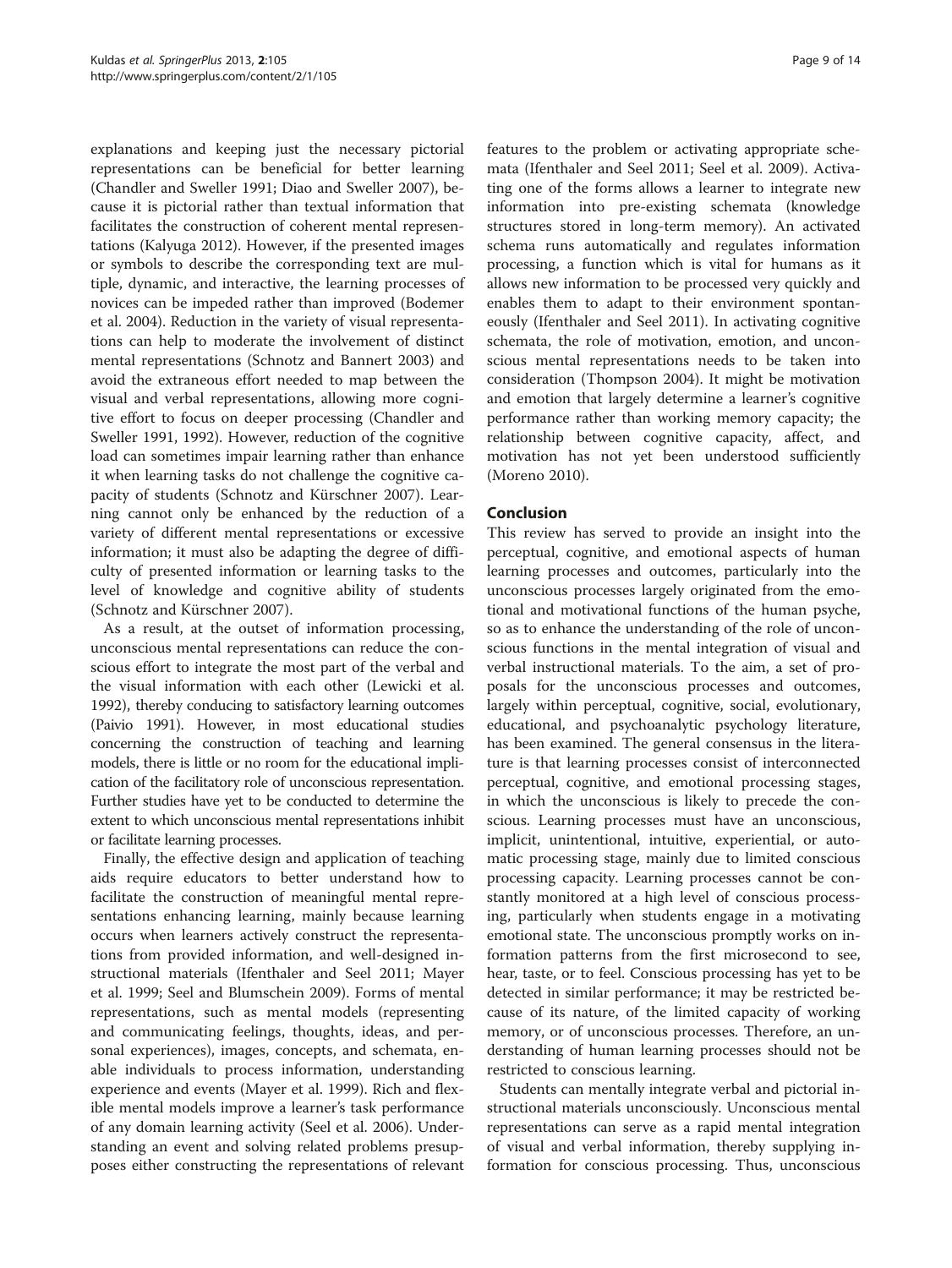<span id="page-9-0"></span>processing can compensate for the limited capacity of the conscious processes, thereby laying the foundation of human learning. Unconscious representations may consolidate conscious learning processes, if verbal and visual instructional materials are spatially integrated as a way to avoid the unnecessary use of the available visual and verbal memory capacity. This avoidance, in turn, can facilitate mental representation or mental integration and ameliorate the challenge of teaching students to organize their learning processes.

Although any psychological study concerned, even remotely, with cognitive learning processes would agree that, to some extent, the processes necessarily work unconsciously, the educational implication of unconscious processing has yet to be proposed. This review suggests further examination of the contribution of unconscious processing to teaching and learning activities, inasmuch as neither educators nor students can always consciously be aware of their teaching and learning processes. The inhibitory role of unconscious processing in the integration of verbal and pictorial instructional materials might be examined with respect to the use of cognitive capacity, revealing whether this capacity is highly loaded by task-irrelevant thoughts, which are unconsciously brought into conscious processing. Such an examination would enhance the understanding of the advantages and disadvantages of unconscious learning processes in the mental integration of visual and verbal information.

#### Competing interests

The authors declare that they have no competing interests.

#### Authors' contributions

SK conceived of the role of unconscious processes in teaching and learning activities, critically reviewed literature, from different fields of psychology, on perceptual, cognitive, and emotional processes, and instructional designs, and drafted the manuscript. HNI critically revised the article and contributed with citations from essential literature, mainly on perceptual and cognitive information processing. SH collated reviewed literature and contributed with insightful revision and necessary additional citations, in particular, referring to the relationship between emotions, motivation, and learning. ZAB made a rigorous revision and contributed with essential citations, particularly related to cognitive and affective aspects of learning. All authors read and approved the final manuscript.

### Authors' information

Seffetullah Kuldas is a PhD student in the School of Educational Studies at Universiti Sains Malaysia. His research interests include thinking styles, conscious and unconscious processes, emotional states, and motivational factors in relation to academic achievements. Hairul Nizam Ismail is an Associate Professor in the School of Educational Studies at Universiti Sains Malaysia, where he lectures on educational psychology, cognitive psychology, thinking and reasoning, and psychological testing. His research interests include teaching strategies, problem based learning, and cognitive aspect of teaching and learning activities. Shahabuddin Hashim is a Senior Lecture in the School of Educational Studies at Universiti Sains Malaysia, where he gives lectures on educational psychology and personality theories. His research interests include personality traits, cognitive development, academic resilience, and the relation of motivational factors to teaching and learning outcomes. Zainudin Abu Bakar is a Senior Lecture in the Faculty of Education at UniversitiTeknologi Malaysia. His research interests include

teaching and learning styles, cognitive and motivational theories of learning, and mental toughness.

#### Author details

<sup>1</sup>School of Educational Studies, Universiti Sains Malaysia, 11800 USM, Penang, Malaysia. <sup>2</sup>Department of Foundation Education and Social Science, Universiti Teknologi Malaysia, 81310 UTM, Johor Bahru, Johor Malaysia.

#### Received: 17 October 2012 Accepted: 8 March 2013 Published: 12 March 2013

#### References

- Aarts H, Van Den Bos K (2011) On the foundations of beliefs in free will intentional binding and unconscious priming in self-agency. Psychol Sci 22:532–537. doi[:10.1177/0956797611399294](http://dx.doi.org/10.1177/0956797611399294)
- Abell C, Currie G (1999) Internal and external pictures. Philos Psychol 12:429–445. doi[:10.1080/095150899105675](http://dx.doi.org/10.1080/095150899105675)
- Aizenstein HJ, Stenger VA, Cochran J, Clark K, Johnson M, Nebes RD, Cameron SC (2004) Regional brain activation during concurrent implicit and explicit sequence learning. Cereb Cortex 14:199–208. doi:[10.1093/cercor/bhg119](http://dx.doi.org/10.1093/cercor/bhg119)
- Andersen SA, Glassman NS, Chen S, Cole SW (1995) Transference in social perception: The role of chronic accessibility in significant-other representations. J Personal Soc Psychol 69:41–57
- Anderson JR (1991) Is human cognition adaptive? Behav Brain Sci 14:471–484. doi[:10.1017/S0140525X00071247](http://dx.doi.org/10.1017/S0140525X00071247)
- Anderson JR (1992) Automaticity and the ACT\* theory. Am J Psychol 105:165–180 Anderson JR (1993) Problem solving and learning. Am Psychol 48:35–44. doi[:10.1037/0003-066X.48.1.35](http://dx.doi.org/10.1037/0003-066X.48.1.35)
- Anderson JR (1995) Cognitive psychology and its implications, 4th edn. Freeman, New York
- Anderson JR, Milson R (1989) Human memory: An adaptive perspective. Psychol Rev 96:703–719. doi:[10.1037/0033-295X.96.4.703](http://dx.doi.org/10.1037/0033-295X.96.4.703)
- Anderson JR, Bothell D, Lebiere C, Matessa M (1998) An integrated theory of list memory. J Mem Lang 38:341–380. doi[:10.1006/jmla.1997.2553](http://dx.doi.org/10.1006/jmla.1997.2553)
- Anderson JR, Bothell D, Byrne MD, Douglass S, Lebiere C, Qin Y (2004) An integrated theory of the mind. Psychol Rev 111:1036–1060. doi:[10.1037/0033-](http://dx.doi.org/10.1037/0033-295X.111.4.1036) [295X.111.4.1036](http://dx.doi.org/10.1037/0033-295X.111.4.1036)
- Andrade J, Deeprose C (2007) Unconscious memory formation during anaesthesia. Best Pract Res Clin Anaesthesiol 21:385–401. doi[:10.1016/j.](http://dx.doi.org/10.1016/j.bpa.2007.04.007) [bpa.2007.04.007](http://dx.doi.org/10.1016/j.bpa.2007.04.007)
- Arnold MB (1960) Emotion and personality, vol 1. Columbia University Press, New York
- Ashby FG, Maddox WT (2005) Human category learning. Annu Rev Psychol 56:149–178. doi[:10.1146/annurev.psych.56.091103.070217](http://dx.doi.org/10.1146/annurev.psych.56.091103.070217)
- Baartman LKJ, De Bruijn E (2011) Integrating knowledge, skills and attitudes: Conceptualising learning processes towards vocational competence. Educ Res Rev 6:125–134. doi[:10.1016/j.edurev.2011.03.001](http://dx.doi.org/10.1016/j.edurev.2011.03.001)
- Baddeley AD (1992) Working memory. Science 255:556–559. doi[:10.1126/](http://dx.doi.org/10.1126/science.1736359) [science.1736359](http://dx.doi.org/10.1126/science.1736359)
- Bargh JA, Chartrand TL (1999) The unbearable automaticity of being. Am Psychol 54:462–479. doi[:10.1037/0003-066X.54.7.462](http://dx.doi.org/10.1037/0003-066X.54.7.462)
- Bargh JA, Ferguson MJ (2000) Beyond behaviorism: On the automaticity of higher mental processes. Psychol Bull 126:925–945. doi[:10.1037//0033-](http://dx.doi.org/10.1037//0033-2909.126.6.925) [2909.126.6.925](http://dx.doi.org/10.1037//0033-2909.126.6.925)
- Bargh JA, Morsella E (2008) The unconscious mind. Perspect Psychol Sci 3:73–79. doi[:10.1111/j.1745-6916.2008.00064.x](http://dx.doi.org/10.1111/j.1745-6916.2008.00064.x)
- Barsalou L (2003) Situated simulation in the human conceptual system. Lang Cogn Proc 18:513–562. doi:[10.1080/01690960344000026](http://dx.doi.org/10.1080/01690960344000026)
- Beishuizen J, Stoutjesdijk E, Spuijbroek S, Bouwmeester S, Van Der Geest H (2002) Understanding abstract expository texts. Br J Educ Psychol 72:279–297. doi[:10.1348/000709902158892](http://dx.doi.org/10.1348/000709902158892)
- Bensafi M, Porter J, Pouliot S, Mainland J, Johnson B, Zelano C, Young N, Bremner E, Aframian D, Kahn R, Sobel N (2003) Olfactomotor activity during imagery mimics that during perception. Nat Neurosci 6:1142–1144. doi[:10.1038/nn1145](http://dx.doi.org/10.1038/nn1145)
- Benson PJ (1997) Problems in picturing text: A study of visual/verbal problem solving. Tech Comm Q 6:141–160. doi:[10.1207/s15427625tcq0602\\_2](http://dx.doi.org/10.1207/s15427625tcq0602_2)
- Blanco MJ, Soto D (2009) Unconscious perception of a flash can trigger line motion illusion. Exp Brain Res 192:605–613. doi[:10.1007/s00221-008-1564-9](http://dx.doi.org/10.1007/s00221-008-1564-9)
- Bodemer D, Ploetzner R, Feuerlein I, Spada H (2004) The active integration of information during learning with dynamic and interactive visualizations. Learn Instr 14:325–341. doi[:10.1016/j.learninstruc.2004.06.006](http://dx.doi.org/10.1016/j.learninstruc.2004.06.006)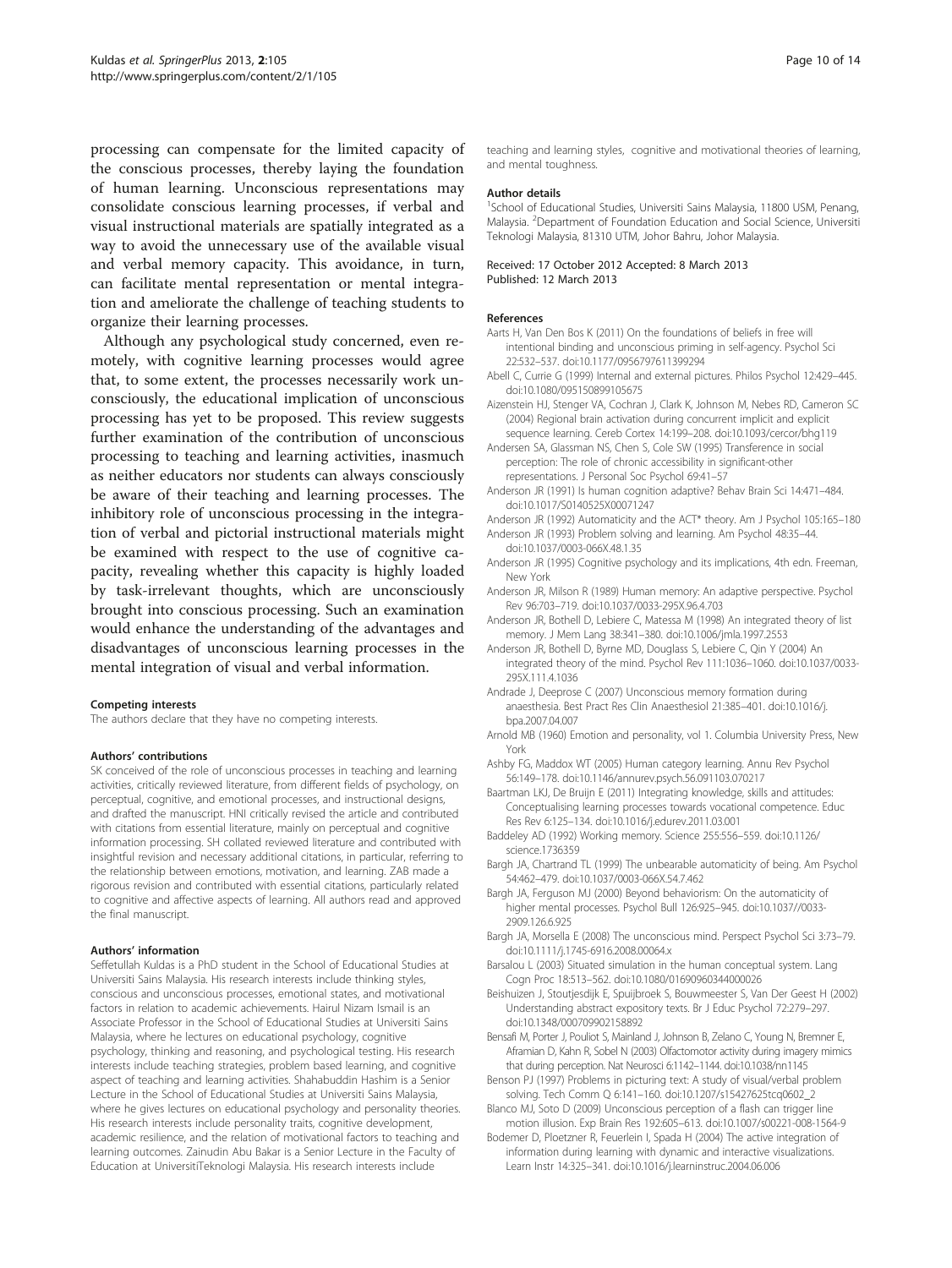<span id="page-10-0"></span>Borst G, Kosslyn SM (2008) Visual mental imagery and visual perception: Structural equivalence revealed by scanning processes. Mem Cogn 36:849–862. doi[:10.3758/](http://dx.doi.org/10.3758/MC.36.4.849) [MC.36.4.849](http://dx.doi.org/10.3758/MC.36.4.849)

Boshuizen HPA, Schmidt HG (1992) On the role of biomedical knowledge in clinical reasoning by experts, intermediates and novices. Cogn Sci 16:153–184. doi[:10.1016/0364-0213\(92\)90022-M](http://dx.doi.org/10.1016/0364-0213(92)90022-M)

- Brewer WF, Schommer-Aikins M (2006) Scientists are not deficient in mental imagery: Galton revised. Rev Gen Psychol 10:130–146. doi[:10.1037/1089-2680.10.2.130](http://dx.doi.org/10.1037/1089-2680.10.2.130)
- Bruinsma M (2004) Motivation, cognitive processing and achievement in higher education. Learn Instr 14:549–568. doi[:10.1016/j.learninstruc.2004.09.001](http://dx.doi.org/10.1016/j.learninstruc.2004.09.001)
- Bunce SC, Bernat E, Wong PS, Shevrin H (1999) Further evidence for unconscious learning: Preliminary support for the conditioning of facial EMG to subliminal stimuli. J Psychiatr Res 33:341–347. doi:[10.1016/S0022-3956\(99\)00003-5](http://dx.doi.org/10.1016/S0022-3956(99)00003-5)
- Casey PJ (2003) Teaching how to solve "that man's father is my father's son": Adapting teaching method to working memory capacity. Aust J Psychol 55(3):140–147

Chandler P, Sweller J (1991) Cognitive load theory and the format of instruction. Cogn Instr 8:293–332. doi:[10.1207/s1532690xci0804\\_2](http://dx.doi.org/10.1207/s1532690xci0804_2)

- Chandler P, Sweller J (1992) The split-attention effect as a factor in the design of instruction. Br J Educ Psychol 62:233–246. doi:[10.1111/j.2044-8279.1992.tb01017.x](http://dx.doi.org/10.1111/j.2044-8279.1992.tb01017.x)
- Chartrand TL, Bargh JA (1996) Automatic activation of impression formation and memorization goals: Nonconscious goal priming reproduces effects of explicit task instructions. J Personal Soc Psychol 71:464–478. doi[:10.1037/](http://dx.doi.org/10.1037/0022-3514.71.3.464) [0022-3514.71.3.464](http://dx.doi.org/10.1037/0022-3514.71.3.464)
- Chen M, Bargh JA (1999) Consequences of automatic evaluation: Immediate behavioral predispositions to approach or avoid the stimulus. Personal Soc Psychol Bull 25:215–224. doi[:10.1177/0146167299025002007](http://dx.doi.org/10.1177/0146167299025002007)
- Chen S, Duckworth K, Chaiken S (1999) Motivated heuristic and systematic processing. Psychol Inq 10:44–49. doi[:10.1207/s15327965pli1001\\_6](http://dx.doi.org/10.1207/s15327965pli1001_6)
- Chiesi F, Primi C, Morsanyi K (2011) Developmental changes in probabilistic reasoning: The role of cognitive capacity, instructions, thinking styles, and relevant knowledge. Think Reason 17:315–350. doi[:10.1080/](http://dx.doi.org/10.1080/13546783.2011.598401) [13546783.2011.598401](http://dx.doi.org/10.1080/13546783.2011.598401)
- Chomsky N (1986) Knowledge of language: Its nature, origin, and use. Praeger, New York
- Chun DM, Plass JL (1996) Effects of multimedia annotations on vocabulary acquisition. Mod Lang J 80(2):83–198, Retrieved from [http://www.jstor.org/](http://www.jstor.org/stable/328635) [stable/328635](http://www.jstor.org/stable/328635)
- Clark JM, Paivio A (1991) Dual coding theory and education. Educ Psychol Rev 3:149–210. doi:[10.1007/BF01320076](http://dx.doi.org/10.1007/BF01320076)
- Cleeremans A, Destrebecqz A, Boyer M (1998) Implicit learning: News from the front. Trends Cogn Sci 2:406–416. doi:[10.1016/S1364-6613\(98\)01232-7](http://dx.doi.org/10.1016/S1364-6613(98)01232-7)
- Cohen MS, Kosslyn SM, Breiter HC, DiGirolamo GJ, Thompson WL, Anderson AK, Bookheimer SY, Rosen BR, Belliveau JW (1996) Changes in cortical activity during mental rotation: A mapping study using functional MRI. Brain 119:89– 100. doi:[10.1093/brain/119.1.89](http://dx.doi.org/10.1093/brain/119.1.89)
- Custers R, Aarts H (2010) The unconscious will: How the pursuit of goals operates outside of conscious awareness. Sci 329:47–50. doi:[10.1126/science.1188595](http://dx.doi.org/10.1126/science.1188595)
- Dahl M (2001) Asymmetries in the processing of emotionally valenced words. Scand J Psychol 42:97–104. doi[:10.1111/1467-9450.00218](http://dx.doi.org/10.1111/1467-9450.00218)

Danan M (1992) Reversed subtitling and dual coding theory: New directions for foreign language instruction. Lang Learn 42:497–527. doi[:10.1111/j.1467-1770.1992.](http://dx.doi.org/10.1111/j.1467-1770.1992.tb01042.x) [tb01042.x](http://dx.doi.org/10.1111/j.1467-1770.1992.tb01042.x)

Dechsri P, Jones LL, Heikkinen HW (1997) Effect of a laboratory manual design incorporating visual information-processing aids on student learning and attitudes. J Res Sci Teach 34(9):891–904

- Deeprose C, Andrade J (2006) Is priming during anesthesia unconscious? Conscious Cogn 15:1–23. doi:[10.1016/j.concog.2005.05.003](http://dx.doi.org/10.1016/j.concog.2005.05.003)
- Deeprose C, Andrade J, Varma S, Edwards N (2004) Unconscious learning during surgery with propofol anaesthesia. Br J Anaesth 92:171–177. doi[:10.1093/bja/](http://dx.doi.org/10.1093/bja/aeh054) [aeh054](http://dx.doi.org/10.1093/bja/aeh054)
- Deeprose C, Andrade J, Harrison N, Edwards N (2005) Unconscious auditory priming during surgery with propofol and nitrous oxide anaesthesia: A replication. Br J Anaesth 94:57–62. doi[:10.1093/bja/aeh289](http://dx.doi.org/10.1093/bja/aeh289)
- Diao Y, Sweller J (2007) Redundancy in foreign language reading comprehension instruction: Concurrent written and spoken presentations. Learn Instr 17:78– 88. doi[:10.1016/j.learninstruc.2006.11.007](http://dx.doi.org/10.1016/j.learninstruc.2006.11.007)
- Dienes Z, Perner J (1999) A theory of implicit and explicit knowledge. Behav Brain Sci 22:735–808
- Dienes Z, Broadbent D, Berry DC (1991) Implicit and explicit knowledge bases in artificial grammar learning. J Exp Psychol Learn Mem Cogn 17:875–887. doi[:10.1037/0278-7393.17.5.875](http://dx.doi.org/10.1037/0278-7393.17.5.875)
- Disessa AA (2002) Why "conceptual ecology" is a good idea. In: Limón M, Mason L (eds) Reconsidering conceptual change: Issues in theory and practice. Springer, Netherlands, pp 28–60. doi[:10.1007/0-306-47637-1\\_2](http://dx.doi.org/10.1007/0-306-47637-1_2)
- DiSessa AA (2006) A history of conceptual change research: Threads and fault lines. In: Sawyer R (ed) The Cambridge handbook of: The learning sciences. Cambridge University Press, New York, US, pp 265–281
- Disessa AA, Sherin BL (1998) What changes in conceptual change? Int J Sci Educ 20:1155–1191. doi[:10.1080/0950069980201002](http://dx.doi.org/10.1080/0950069980201002)
- Efklides A (2006) Metacognition and affect: What can metacognitive experiences tell us about the learning process? Educ Res Rev 1:3–14. doi:[10.1016/j.](http://dx.doi.org/10.1016/j.edurev.2005.11.001) [edurev.2005.11.001](http://dx.doi.org/10.1016/j.edurev.2005.11.001)
- Ellis HC, Varner LJ, Becker AS, Ottaway SA (1995) Emotion and prior knowledge in memory and judged comprehension of ambiguous stories. Cognit Emot 9:363–382. doi:[10.1080/02699939508408972](http://dx.doi.org/10.1080/02699939508408972)

Ellis HC, Moore BA, Varner LJ, Ottaway SA, Becker AS (1997a) Depressed mood, task organization, cognitive interference, and memory: Irrelevant thoughts predict recall performance. J Soc Behav Personal 12:453–470

Ellis HC, Ottaway SA, Varner LJ, Becker AS, Moore BA (1997b) Emotion, motivation, and text comprehension: The detection of contradictions in passages. J Exp Psychol Gen 126:131–146. doi:[10.1037/0096-3445.126.2.131](http://dx.doi.org/10.1037/0096-3445.126.2.131)

Epstein S (1992) Coping ability, negative self-evaluation, and overgeneralization: Experiment and theory. J Personal Soc Psychol 62:826–836. doi:[10.1037/0022-](http://dx.doi.org/10.1037/0022-3514.62.5.826) [3514.62.5.826](http://dx.doi.org/10.1037/0022-3514.62.5.826)

Epstein S (1994) Integration of the cognitive and the psychodynamic unconscious. Am Psychol 49:709–724. doi:[10.1037/0003-066X.49.8.709](http://dx.doi.org/10.1037/0003-066X.49.8.709)

- Eraut M (2000) Non-formal learning and tacit knowledge in professional work. Br J Educ Psychol 70:113–136. doi:[10.1348/000709900158001](http://dx.doi.org/10.1348/000709900158001)
- Esteves F, Parra C, Dimberg U, Öhman A (1994) Nonconscious associative learning: Pavlovian conditioning of skin conductance responses to masked fear-relevant facial stimuli. Psychophysiology 31:375–385. doi[:10.1111/j.1469-](http://dx.doi.org/10.1111/j.1469-8986.1994.tb02446.x) [8986.1994.tb02446.x](http://dx.doi.org/10.1111/j.1469-8986.1994.tb02446.x)
- Evans JSBT (2006) The heuristic-analytic theory of reasoning: Extension and evaluation. Psychon Bull Rev 13:378–395. doi:[10.3758/BF03193858](http://dx.doi.org/10.3758/BF03193858)

Evans JSBT (2008) Dual-process accounts of reasoning, judgment, and social cognition. Annu Rev Psychol 59:255–278. doi[:10.1146/annurev.](http://dx.doi.org/10.1146/annurev.psych.59.103006.093629) [psych.59.103006.093629](http://dx.doi.org/10.1146/annurev.psych.59.103006.093629)

- Faw B (1997) Outlining a brain model of mental imaging abilities. Neuro Biobehav Rev 21:283–288. doi[:10.1016/S0149-7634\(96\)00026-7](http://dx.doi.org/10.1016/S0149-7634(96)00026-7)
- Fu Q, Dienes Z, Fu X (2010) Can unconscious knowledge allow control in sequence learning? Conscious Cogn 19:462–474. doi[:10.1016/j.](http://dx.doi.org/10.1016/j.concog.2009.10.001) [concog.2009.10.001](http://dx.doi.org/10.1016/j.concog.2009.10.001)
- Gambrell LB, Bales RJ (1986) Mental imagery and the comprehension-monitoring performance of fourth- and fifth-grade poor readers. Read Res Q 21(4):454–464

Garside C (1996) Look who's talking: A comparison of lecture and group discussion teaching strategies in developing critical thinking strategies. Comm Educ 45:212–227. doi[:10.1080/03634529609379050](http://dx.doi.org/10.1080/03634529609379050)

- Geary DC (2002) Principles of evolutionary educational psychology. Learn Ind Diff 12:317–345. doi[:10.1016/S1041-6080\(02\)00046-8](http://dx.doi.org/10.1016/S1041-6080(02)00046-8)
- Gilhooley D (2008) Psychoanalysis and the cognitive unconscious: Implications for clinical technique. Mod Psychoanal 33A:91–127
- Greenwald AG, Banaji MR (1995) Implicit social cognition, attitudes, self-esteem, and stereotypes. Psychol Rev 102:4–27. doi[:10.1037/0033-295X.102.1.4](http://dx.doi.org/10.1037/0033-295X.102.1.4)

Guo X, Zheng L, Zhu L, Yang Z, Chen C, Zhang L, Ma W, Dienes Z (2011) Acquisition of conscious and unconscious knowledge of semantic prosody. Conscious Cogn 20:417–425. doi:[10.1016/j.concog.2010.06.015](http://dx.doi.org/10.1016/j.concog.2010.06.015)

Haggerty GD, Siefert CJ, Weinberger J (2010) Examining the relationship between current attachment status and freely recalled autobiographical memories of childhood. Psychoanal Psychol 27:27–41. doi[:10.1037/a0018638](http://dx.doi.org/10.1037/a0018638)

- Hammond KR (2010) Intuition, no!...quasirationality, yes! Psychol Inquiry 21:327-337. doi:[10.1080/1047840X.2010.521483](http://dx.doi.org/10.1080/1047840X.2010.521483)
- Hammonds F (2006) Toward an "awareness" of the relationship between task performance and own verbal accounts of that performance. Ana Verb Behav 22:101–110
- Hartman M, Knopman DS, Nissen MJ (1989) Implicit learning of new verbal associations. J Exper Psychol Learn Mem Cogn 15:1070–1082. doi[:10.1037/](http://dx.doi.org/10.1037/0278-7393.15.6.1070) [0278-7393.15.6.1070](http://dx.doi.org/10.1037/0278-7393.15.6.1070)

Hasher L, Zacks RT (1984) Automatic processing of fundamental information: The case of frequency of occurrence. Am Psychol 39:1372–1388. doi[:10.1037/](http://dx.doi.org/10.1037/0003-066X.39.12.1372) [0003-066X.39.12.1372](http://dx.doi.org/10.1037/0003-066X.39.12.1372)

Heinich R, Molenda M, Russell JD, Smaldino SE (1999) Instructional media and technologies for learning, 6th edn. Prentice-Hall, Upper Saddle River, New Jersey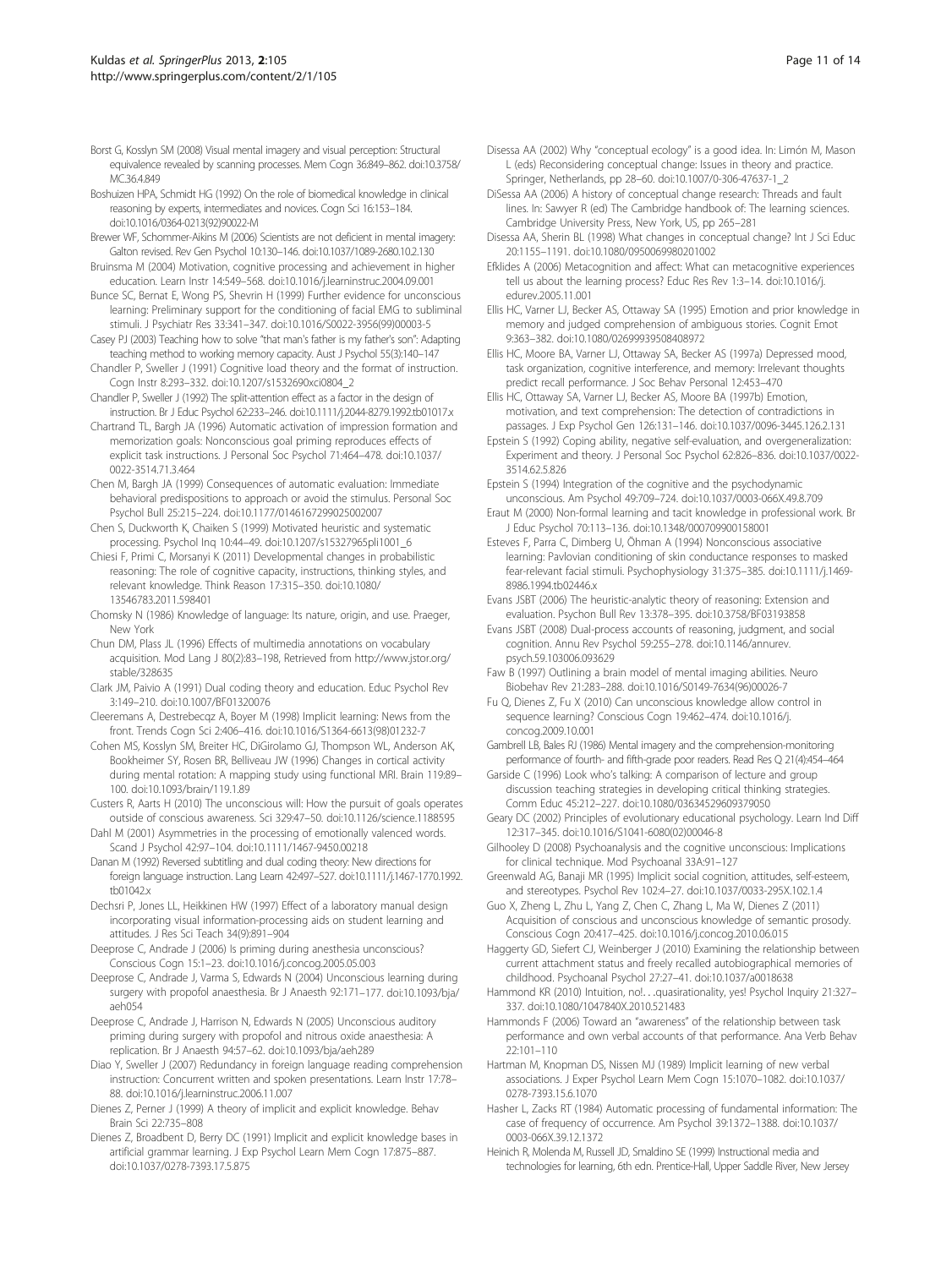<span id="page-11-0"></span>Henningsen HP (2010) How the NETofANs-model explains representation, intentionality, and much of the process that generates the contents of awareness. Neurocomputing 74:57–75. doi[:10.1016/j.neucom.2009.10.032](http://dx.doi.org/10.1016/j.neucom.2009.10.032)

Hoffman B, McCrudden MT, Schraw G, Hartley K (2008) The effects of informational complexity and working memory on problem-solving efficiency. Asia Pac Educ Rev 9:464–474. doi:[10.1007/BF03025663](http://dx.doi.org/10.1007/BF03025663)

Howe MJA (1998) Principles of abilities and human learning. Psychology Press, Hove

- Huettig F, McQuenn JM (2011) The nature of the visual environment induces implicit biases during language-mediated visual search. Mem Cogn 39:1068– 1084. doi:[10.3758/s13421-011-0086-z](http://dx.doi.org/10.3758/s13421-011-0086-z)
- Ifenthaler D, Seel NM (2011) A longitudinal perspective on inductive reasoning tasks. Illuminating the probability of change. Learn Instr 21:538–549. doi[:10.1016/j.learninstruc.2010.08.004](http://dx.doi.org/10.1016/j.learninstruc.2010.08.004)
- Jacoby LL, Lindsay DS, Toth JP (1992) Unconscious influences revealed: Attention, awareness, and control. Am Psychol 47:802–809. doi[:10.1037/0003-](http://dx.doi.org/10.1037/0003-066X.47.6.802) [066X.47.6.802](http://dx.doi.org/10.1037/0003-066X.47.6.802)
- Jou J (2011) Conscious and unconscious discriminations between true and false memories. Conscious Cogn 20:828–839. doi:[10.1016/j.concog.2010.10.022](http://dx.doi.org/10.1016/j.concog.2010.10.022)

Kalyuga S (2012) Instructional benefits of spoken words: A review of cognitive load factors. Educ Res Rev 7:145–159. doi:[10.1016/j.edurev.2011.12.002](http://dx.doi.org/10.1016/j.edurev.2011.12.002)

Kalyuga S, Chandler P, Sweller J (1999) Managing split-attention and redundancy in multimedia learning. Appl Cogn Psychol 13:351–371

Kastner S, Ungerleider LG (2000) Mechanisms of visual attention in the human cortex. Annu Rev Neurosci 23:315–341. doi[:10.1146/annurev.neuro.23.1.315](http://dx.doi.org/10.1146/annurev.neuro.23.1.315)

Kavanagh DJ, Andrade J, May J (2005) Imaginary relish and exquisite torture: The elaborated intrusion theory of desire. Psychol Rev 112:446–467. doi:[10.1037/](http://dx.doi.org/10.1037/0033-295X.112.2.446) [0033-295X.112.2.446](http://dx.doi.org/10.1037/0033-295X.112.2.446)

Keenan T, Olson DR, Marini Z (1998) Working memory and children's developing understanding of mind. Aust J Psychol 50:76–82. doi[:10.1080/](http://dx.doi.org/10.1080/00049539808257537) [00049539808257537](http://dx.doi.org/10.1080/00049539808257537)

- Kihlstrom JF (1987) The cognitive unconscious. Science 237:1445–1452. doi[:10.1126/science.3629249](http://dx.doi.org/10.1126/science.3629249)
- Kihlstrom JF (2008) The psychological unconscious. In: John OP, Robins R, Pervin L (eds) Handbook of personality: Theory and research, 3rd edn. Guilford, New York, pp 583–602
- Kihlstrom JF, Barnhardt TM, Tataryn DJ (1992) The psychological unconscious: Found, lost, and regained. Am Psychol 47:788–791. doi[:10.1037/0003-](http://dx.doi.org/10.1037/0003-066X.47.6.788) [066X.47.6.788](http://dx.doi.org/10.1037/0003-066X.47.6.788)
- Kim SW, Rehder B (2011) How prior knowledge affects selective attention during category learning: An eye tracking study. Mem Cogn 39:649–665. doi[:10.3758/s13421-010-0050-3](http://dx.doi.org/10.3758/s13421-010-0050-3)

Klatzky RL, Lederman SJ, Matula DE (1991) Imagined haptic exploration in judgements of object properties. J Exp Psychol Learn Mem Cogn 17:314–322. doi[:10.1037/0278-7393.17.2.314](http://dx.doi.org/10.1037/0278-7393.17.2.314)

- Koren S (1999) Vocabulary instruction through hypertext: Are there advantages over conventional methods of teaching? Elect J Eng Sec Lang 4(1):1–14
- Kosslyn SM (2005) Mental images and the brain. Cogn Neuropsychol 22:333–347. doi[:10.1080/02643290442000130](http://dx.doi.org/10.1080/02643290442000130)

Kosslyn SM, Ganis G, Thompson WL (2001) Neural foundations of imagery. Nat Rev Neurosci 2:635–642. doi[:10.1038/35090055](http://dx.doi.org/10.1038/35090055)

Kowalski R, Westen D (2005) Psychology, 5th edn. Wiley, New York

Kuhn D (1999) A developmental model of critical thinking. Educ Res 28:16–25. doi[:10.3102/0013189X028002016](http://dx.doi.org/10.3102/0013189X028002016)

Kuhn D, Dean DJ (2005) Research Report: Is developing scientific thinking all about learning to control variables? Psychol Sci 16:866–870. doi:[10.1111/](http://dx.doi.org/10.1111/j.1467-9280.2005.01628.x) [j.1467-9280.2005.01628.x](http://dx.doi.org/10.1111/j.1467-9280.2005.01628.x)

Kuldas S, Bakar AZ, Ismail HN (2012) The role of unconscious information processing in the acquisition and learning of instructional messages. Electron J Res Educ Psychol 10(2):907–940

Kulhavy RW, Woodard KA, Haygood RC, Webb JM (1993) Using maps to remember text: An instructional analysis. Br J Educ Psychol 63:161–169. doi[:10.1111/j.2044-8279.1993.tb01048.x](http://dx.doi.org/10.1111/j.2044-8279.1993.tb01048.x)

Kulkofsky S, Wang Q, Hou Y (2010) Why I remember that: The influence of contextual factors on beliefs about everyday memory. Mem Cogn 38:461– 473. doi:[10.3758/MC.38.4.461](http://dx.doi.org/10.3758/MC.38.4.461)

Kuyper H, Van Der Werf MPC, Lubbers MJ (2000) Motivation, meta-cognition and self-regulation as predictors of long-term educational attainment. Educ Res Eval 6:181–206

Laufer B, Sim DD (1985) An attempt to measure the threshold of competence for reading comprehension. Foreign Lang Ann 18:405–411. doi:[10.1111/j.1944-](http://dx.doi.org/10.1111/j.1944-9720.1985.tb00973.x) [9720.1985.tb00973.x](http://dx.doi.org/10.1111/j.1944-9720.1985.tb00973.x)

- Lewicki P, Czyzewska M, Hoffman H (1987) Unconscious acquisition of complex procedural knowledge. J Exp Psychol Learn Mem Cogn 13:523–530. doi[:10.1037/0278-7393.13.4.523](http://dx.doi.org/10.1037/0278-7393.13.4.523)
- Lewicki P, Hill T, Czyzewska M (1992) Nonconscious acquisition of information. Am Psychol 47:796–801. doi[:10.1037/0003-066X.47.6.796](http://dx.doi.org/10.1037/0003-066X.47.6.796)
- Libet B (1999) Do we have free will? J Conscious Stud 6(8–9):47–57 Linnenbrink EA, Pintrich P (2002) The role of motivational beliefs in conceptual change. In: Limon M, Mason L (eds) Reconsidering conceptual change: Issues in theory

and practice. Springer, Netherlands, pp 115–135. doi[:10.1007/0-306-47637-1\\_6](http://dx.doi.org/10.1007/0-306-47637-1_6) Lowe RK (1996) Background knowledge and the construction of a situational representation from a diagram. Eur J Psychol Educ 11:377–397. doi:[10.1007/](http://dx.doi.org/10.1007/BF03173279) [BF03173279](http://dx.doi.org/10.1007/BF03173279)

- MacDonald MC, Just MA, Carpenter PA (1992) Working memory constraints on the processing of syntactic ambiguity. Cogn Psychol 24:56–98. doi:[10.1016/](http://dx.doi.org/10.1016/0010-0285(92)90003-K) [0010-0285\(92\)90003-K](http://dx.doi.org/10.1016/0010-0285(92)90003-K)
- Marks DF (1999) Consciousness, mental imagery and action. Br J Psychol 90:567– 585. doi:[10.1348/000712699161639](http://dx.doi.org/10.1348/000712699161639)
- Mayer RE (1989) Models for understanding. Rev Educ Res 59:43–64. doi[:10.3102/](http://dx.doi.org/10.3102/00346543059001043) [00346543059001043](http://dx.doi.org/10.3102/00346543059001043)
- Mayer RE (1997) Multimedia learning: Are we asking the right questions? Educ Psychol 32:1–19. doi:[10.1207/s15326985ep3201\\_1](http://dx.doi.org/10.1207/s15326985ep3201_1)

Mayer RE (2003) The promise of multimedia learning: Using the same instructional design methods across different media. Learn Instr 13:125–139. doi[:10.1016/S0959-4752\(02\)00016-6](http://dx.doi.org/10.1016/S0959-4752(02)00016-6)

Mayer RE, Anderson RB (1992) The instructive animation: Helping students build connections between words and pictures in multimedia learning. J Educ Psychol 84:444–452. doi[:10.1037/0022-0663.84.4.444](http://dx.doi.org/10.1037/0022-0663.84.4.444)

- Mayer RE, Moreno R (2002) Aids to computer-based multimedia learning. Learn Instr 12:107–119. doi:[10.1016/S0959-4752\(01\)00018-4](http://dx.doi.org/10.1016/S0959-4752(01)00018-4)
- Mayer RE, Moreno R (2003) Nine ways to reduce cognitive load in multimedia learning. Educ Psycholo 38:43–52. doi[:10.1207/S15326985EP3801\\_6](http://dx.doi.org/10.1207/S15326985EP3801_6)
- Mayer RE, Moreno R, Boire M, Vagge S (1999) Maximizing constructivist learning from multimedia communications by minimizing cognitive load. J Educ Psychol 91:638–643. doi[:10.1037/0022-0663.91.4.638](http://dx.doi.org/10.1037/0022-0663.91.4.638)
- Mayer RE, Heiser J, Lonn (2001) Cognitive constraints on multimedia learning: When presenting more material results in less understanding. J Educ Psychol 93:187–198. doi[:10.1037/0022-0663.93.1.187](http://dx.doi.org/10.1037/0022-0663.93.1.187)
- McCabe DP, Roediger HL, Karpicke JD (2011) Automatic processing influences free recall: Converging evidence from the process dissociation procedure and remember-know judgments. Mem Cogn 39:389–402. doi[:10.3758/](http://dx.doi.org/10.3758/s13421-010-0040-5) [s13421-010-0040-5](http://dx.doi.org/10.3758/s13421-010-0040-5)

Meyer DK, Turner JC (2002) Discovering emotion in classroom motivation research. Educ Psychol 37:107–114. doi[:10.1207/S15326985EP3702\\_5](http://dx.doi.org/10.1207/S15326985EP3702_5)

- Moreno R (2010) Cognitive load theory: More food for thought. Instr Sci 38:135– 141. doi:[10.1007/s11251-009-9122-9](http://dx.doi.org/10.1007/s11251-009-9122-9)
- Moreno R, Mayer RE (2007) Interactive multimodal learning environments. Educ Psychol Rev 19:309–326. doi[:10.1007/s10648-007-9047-2](http://dx.doi.org/10.1007/s10648-007-9047-2)
- Nelson TO (1996) Consciousness and metacognition. Am Psychol 51:102–116. doi[:10.1037/0003-066X.51.2.102](http://dx.doi.org/10.1037/0003-066X.51.2.102)

Nisbett R, Peng K, Choi I, Norenzayan A (2001) Culture and systems of thought: holistic vs. analytic cognition. Psychol Rev 108:291–310. doi[:10.1037/0033-295X.108.2.291](http://dx.doi.org/10.1037/0033-295X.108.2.291)

Öhman A (2002) Automaticity and the amygdala: Nonconscious responses to emotional faces. Curr Dir Psychol Sci 11:62–66. doi:[10.1111/1467-8721.00169](http://dx.doi.org/10.1111/1467-8721.00169)

Öhman A, Soares JJF (1998) Emotional conditioning to masked stimuli: Expectancies for aversive outcomes following nonrecognized fear-relevant stimuli. J Exp Psychol Gen 127:69–82. doi[:10.1037/0096-3445.127.1.69](http://dx.doi.org/10.1037/0096-3445.127.1.69)

O'Regan JK, Noë A (2001) A sensorimotor account of vision and visual consciousness. Behav Brain Sci 24:939–973. doi:[10.1017/S0140525X01000115](http://dx.doi.org/10.1017/S0140525X01000115)

Ormrod JE (2003) Educational psychology: Developing learners, 4th edn. Merrill-Prentice Hall, Upper Saddle River, New Jersey

Paas F, Renkl A, Sweller J (2003) Cognitive load theory and instructional design: Recent developments. Educ Psych 38:1–4. doi:[10.1207/S15326985EP3801\\_1](http://dx.doi.org/10.1207/S15326985EP3801_1)

- Paivio A (1986) Mental Representations: A dual coding approach. Oxford University Press, New York
- Paivio A (1991) Dual coding theory: Retrospect and current status. Can J Psychol 45:255–287. doi[:10.1037/h0084295](http://dx.doi.org/10.1037/h0084295)
- Paivio A (2007) Mind and its evolution: A dual coding theoretical approach. Erlbaum, Mahwah, New Jersey

Pekrun R, Elliot AJ, Maier MA (2009) Achievement goals and achievement emotions: Testing a model of their joint relations with academic performance. J Educ Psychol 101:115–135. doi:[10.1037/a0013383](http://dx.doi.org/10.1037/a0013383)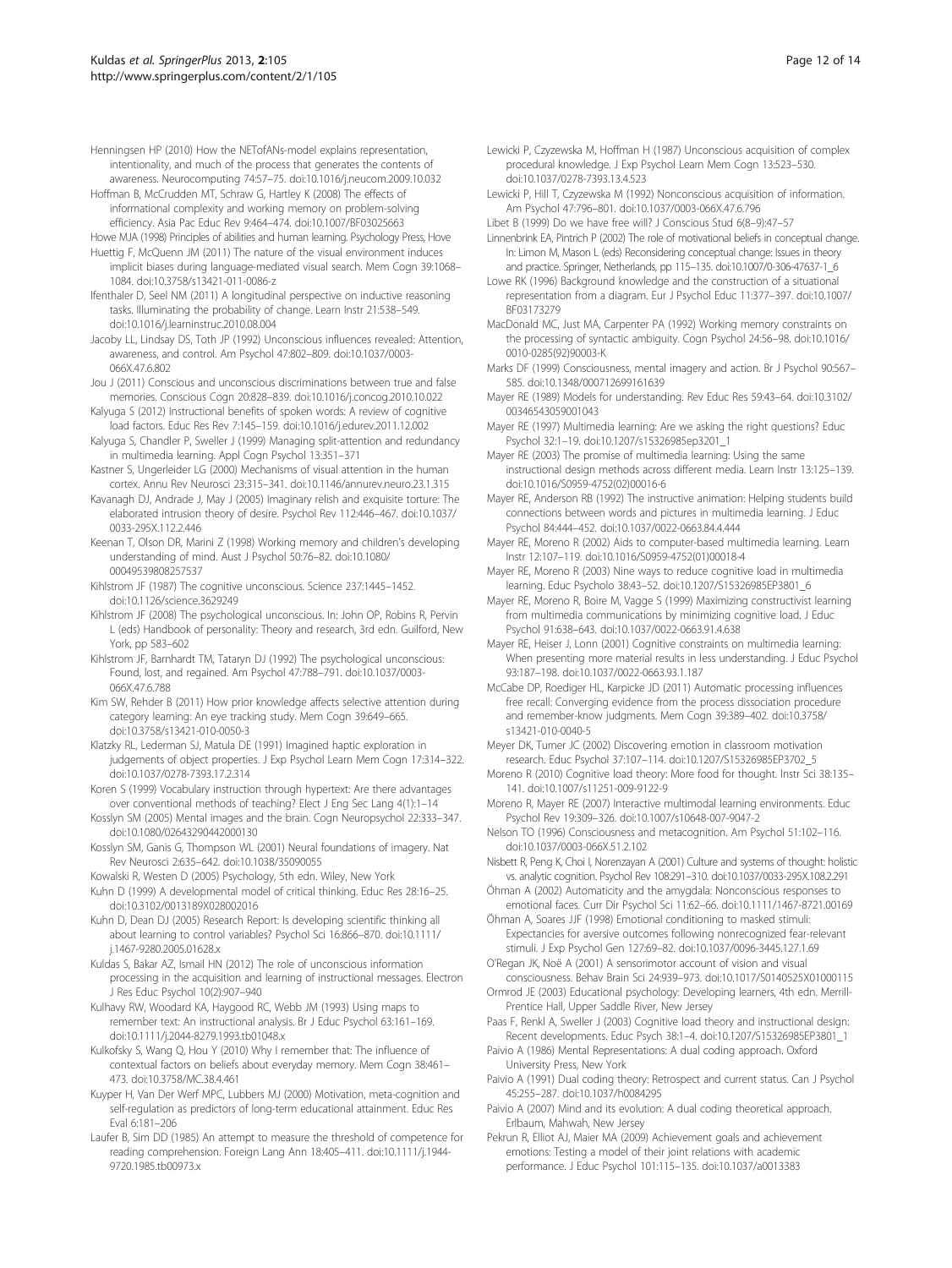<span id="page-12-0"></span>Perruchet P, Pacteau C (1991) The implicit acquisition of abstract knowledge about artificial grammar: Some methodological and conceptual issues. J Exp Psychol Gen 120:112–116. doi[:10.1037/0096-3445.120.1.112](http://dx.doi.org/10.1037/0096-3445.120.1.112)

Pollock E, Chandler P, Sweller J (2002) Assimilating complex information. Learn Instr 12:61–86. doi:[10.1016/S0959-4752\(01\)00016-0](http://dx.doi.org/10.1016/S0959-4752(01)00016-0)

- Pratto F, John OP (1991) Automatic vigilance: The attention-grabbing power of negative social information. J Personal Soc Psychol 61:380–391. doi:[10.1037/](http://dx.doi.org/10.1037/0022-3514.61.3.380) [0022-3514.61.3.380](http://dx.doi.org/10.1037/0022-3514.61.3.380)
- Pylyshyn ZW (2003) Return of the mental image: Are there really pictures in the brain? Trends Cogn Sci 7:113–118. doi:[10.1016/S1364-6613\(03\)00003-2](http://dx.doi.org/10.1016/S1364-6613(03)00003-2)
- Ranzijn FJA (1991) The sequence of conceptual information in instruction and its effect on retention. Instr Sci 20:405–418. doi:[10.1007/BF00116356](http://dx.doi.org/10.1007/BF00116356)
- Ratcliff R, McKoon G (1981) Does activation really spread? Psychol Rev 88:454– 462. doi:[10.1037/0033-295X.88.5.454](http://dx.doi.org/10.1037/0033-295X.88.5.454)
- Reber AS (1976) Implicit learning of synthetic languages: The role of instructional set. J Exp Psychol Hum Learn Mem 2:88–94. doi:[10.1037/0278-7393.2.1.88](http://dx.doi.org/10.1037/0278-7393.2.1.88)
- Reber AS (1989) Implicit learning and tacit knowledge. J Exp Psychol Gen 118:219–235. doi:[10.1037/0096-3445.118.3.219](http://dx.doi.org/10.1037/0096-3445.118.3.219)
- Reber AS (1992) An evolutionary context for the cognitive unconscious. Philos Psychol 5:33–51. doi:[10.1080/09515089208573042](http://dx.doi.org/10.1080/09515089208573042)
- Rieber LP (1990) Using computer animated graphics in science instruction with children. J Educ Psychol 82:135–140. doi:[10.1037/0022-0663.82.1.135](http://dx.doi.org/10.1037/0022-0663.82.1.135)

Rieber LP (1991) Animation, incidental-learning, and continuing motivation. J Educ Psychol 83:318–328. doi[:10.1037/0022-0663.83.3.318](http://dx.doi.org/10.1037/0022-0663.83.3.318)

Rieber LP (1994) Computers, graphics and learning. WCB Brown and Benchmark, Madison WI

Rieber LP, Tzeng SC, Tribble K (2004) Discovery learning, representation, and explanation within a computer-based simulation: Finding the right mix. Learn Instr 14:307–323. doi[:10.1016/j.learninstruc.2004.06.008](http://dx.doi.org/10.1016/j.learninstruc.2004.06.008)

Robinson MD, Clore GL (2001) Simulation, scenarios, and emotional appraisal: Testing the convergence of real and imagined reactions to emotional stimuli. Personal Soc Psychol Bull 27:1520–1532. doi:[10.1177/](http://dx.doi.org/10.1177/01461672012711012) [01461672012711012](http://dx.doi.org/10.1177/01461672012711012)

Robinson MD, Storbeck J, Meier BP, Kirkeby BS (2004) Watch out! That could be dangerous: Valence-arousal interactions in evaluative processing. Personal Soc Psychol Bull 30:1472–1484. doi[:10.1177/0146167204266647](http://dx.doi.org/10.1177/0146167204266647)

Sadoski M, Kealy WA, Goetz ET, Paivio A (1997) Concreteness and imagery effects in the written composition of definitions. J Educ Psychol 89:518–526. doi[:10.1037/0022-0663.89.3.518](http://dx.doi.org/10.1037/0022-0663.89.3.518)

Schacter DL (1992) Understanding implicit memory: A cognitive neuroscience approach. Am Psychol 47:559–569. doi[:10.1037/0003-066X.47.4.559](http://dx.doi.org/10.1037/0003-066X.47.4.559)

Scherer KR (1999) On the sequential nature of appraisal processes: Indirect evidence from a recognition task. Cognit Emot 13:763–793. doi:[10.1080/](http://dx.doi.org/10.1080/026999399379078) [026999399379078](http://dx.doi.org/10.1080/026999399379078)

Scherer KR (2001) Appraisal considered as a process of multilevel sequential checking. In: Scherer K, Schorr A, Johnston T (eds) Appraisal processes in emotions: Theory, methods, research: Series in affective science. Oxford University Press, New York, pp 92–120

Scherer KR (2009) The dynamic architecture of emotion: Evidence for the component process model. Cognit Emot 23:1307–1351. doi[:10.1080/](http://dx.doi.org/10.1080/02699930902928969) [02699930902928969](http://dx.doi.org/10.1080/02699930902928969)

Schmidt R (1990) The role of consciousness in second language learning. Appl Ling 11:129–158. doi:[10.1093/applin/11.2.129](http://dx.doi.org/10.1093/applin/11.2.129)

Schneider W, Shiffrin RM (1977) Controlled and automatic human processing: I. detection, search and attention. Psychol Rev 84:1–66. doi:[10.1037/0033-](http://dx.doi.org/10.1037/0033-295X.84.1.1) [295X.84.1.1](http://dx.doi.org/10.1037/0033-295X.84.1.1)

Schnotz W (1993) On the relation between dual coding and mental models in graphics comprehension. Learn Instr 3:247–249. doi[:10.1016/0959-4752\(93\)90008-N](http://dx.doi.org/10.1016/0959-4752(93)90008-N)

Schnotz W, Bannert M (2003) Construction and interference in learning from multiple representation. Learn Instr 13:141–156. doi[:10.1016/S0959-4752\(02\)](http://dx.doi.org/10.1016/S0959-4752(02)00017-8) [00017-8](http://dx.doi.org/10.1016/S0959-4752(02)00017-8)

Schnotz W, Kürschner C (2007) A reconsideration of cognitive load theory. Educ Psychol Rev 19:469–508. doi[:10.1007/s10648-007-9053-4](http://dx.doi.org/10.1007/s10648-007-9053-4)

Scott RB, Dienes Z (2010) Knowledge applied to new domains: The unconscious succeeds where the conscious fails. Conscious Cogn 19:391–398. doi[:10.1016/](http://dx.doi.org/10.1016/j.concog.2009.11.009) [j.concog.2009.11.009](http://dx.doi.org/10.1016/j.concog.2009.11.009)

Seel NM (2001) Epistemology, situated cognition, and mental models: Like a bridge over troubled water. Instr Sci 29:403–427. doi:[10.1023/](http://dx.doi.org/10.1023/A:1011952010705) [A:1011952010705](http://dx.doi.org/10.1023/A:1011952010705)

- Seel NM (2003) Model-centered learning and instruction. Tech Instr Cogn Learn 1:59–85
- Seel NM, Blumschein P (2009) Modeling and simulation in learning and instruction: A theoretical perspective. In: Blumschein P, Hung W, Jonassen D, Strobel J (eds) Model-based approaches to learning: Using systems models and simulations to improve understanding and problem solving in complex domains. Sense Publishers, Rotterdam, pp 3–16

Seel NM, Darabi AA, Nelson DW (2006) A dynamic mental model approach to examine schema development in performing a complex troubleshooting task: Retention of mental models. Tech Instr Cogn Learn 4:303–329

Seel NM, Ifenthaler D, Pirnay-Dummer P (2009) Mental models and problem solving: Technological solutions for measurement and assessment of the development of expertise. In: Blumschein P, Hung W, Jonassen D, Strobel J (eds) Model-based approaches to learning: Using systems models and simulations to improve understanding and problem solving in complex domains. Sense Publishers, Rotterdam, pp 17–40

- Seger C (1994) Implicit learning. Psychol Bull 115:163–196. doi:[10.1037/0033-](http://dx.doi.org/10.1037/0033-2909.115.2.163) [2909.115.2.163](http://dx.doi.org/10.1037/0033-2909.115.2.163)
- Senko C, Hulleman CS, Harackiewicz JM (2011) Achievement goal theory at the crossroads: Old controversies, current challenges, and new directions. Educ Psychol 46:26–47. doi[:10.1080/00461520.2011.538646](http://dx.doi.org/10.1080/00461520.2011.538646)
- Sid K, Stanislas D (2007) Levels of processing during non-conscious perception: A critical review of visual masking. Philos Trans R Soc, B 362:857–875. doi[:10.1098/rstb.2007.2093](http://dx.doi.org/10.1098/rstb.2007.2093)

Siegel P, Weinberger J (2009) Very brief exposure: The effects of unreportable stimuli on fearful behavior. Conscious Cogn 18:939–951. doi[:10.1016/j.](http://dx.doi.org/10.1016/j.concog.2009.08.001) [concog.2009.08.001](http://dx.doi.org/10.1016/j.concog.2009.08.001)

Smith GF (2003) Beyond critical thinking and decision making: Teaching business students how to think. J Manag Educ 27:24–51. doi:[10.1177/](http://dx.doi.org/10.1177/1052562902239247) [1052562902239247](http://dx.doi.org/10.1177/1052562902239247)

Smith ER, DeCoster J (2000) Dual-process models in social and cognitive psychology: Conceptual integration and links to underlying memory systems. Personal Soc Psychol Rev 4:108–3. doi[:10.1207/S15327957PSPR0402\\_01](http://dx.doi.org/10.1207/S15327957PSPR0402_01)

Sohn MH, Goode A, Stenger VA, Jung KJ, Carter CS, Anderson JR (2005) An information-processing model of three cortical regions: Evidence in episodic memory retrieval. NeuroImage 25:21-33. doi:[10.1016/j.](http://dx.doi.org/10.1016/j.neuroimage.2004.11.001) [neuroimage.2004.11.001](http://dx.doi.org/10.1016/j.neuroimage.2004.11.001)

- Squire LR (1992) Declarative and nondeclarative memory: Multiple brain system supporting learning and memory. J Cogn Neurosci 4:232–243. doi:[10.1162/](http://dx.doi.org/10.1162/jocn.1992.4.3.232) [jocn.1992.4.3.232](http://dx.doi.org/10.1162/jocn.1992.4.3.232)
- Stanovich KE (1999) Who is rational? Studies of individual differences in reasoning. Elrbaum, Mahwah, New Jersey
- Stevens JA (2005) Interference effects demonstrate distinct roles for visual and motor imagery during the mental representation of human action. Cognition 95:329–350. doi[:10.1016/j.cognition.2004.02.008](http://dx.doi.org/10.1016/j.cognition.2004.02.008)

Strack F, Deutsch R (2004) Reflective and impulsive determinants of social behavior. Personal Soc Psychol Rev 8:220–247. doi[:10.1207/](http://dx.doi.org/10.1207/s15327957pspr0803_1) [s15327957pspr0803\\_1](http://dx.doi.org/10.1207/s15327957pspr0803_1)

Stringer M, Irwing P (1998) Students' evaluations of teaching effectiveness: A structural modeling approach. Br J Educ Psychol 68:409–426. doi:[10.1111/](http://dx.doi.org/10.1111/j.2044-8279.1998.tb01301.x) [j.2044-8279.1998.tb01301.x](http://dx.doi.org/10.1111/j.2044-8279.1998.tb01301.x)

Sweller J (2004) Instructional design consequences of an analogy between evolution by natural selection and human cognitive architecture. Instr Sci 32:9–31. doi[:10.1023/B:TRUC.0000021808.72598.4d](http://dx.doi.org/10.1023/B:TRUC.0000021808.72598.4d)

Sweller J (2010) Element interactivity and intrinsic, extraneous, and germane cognitive load. Educ Psychol Rev 22:123–138. doi[:10.1007/s10648-010-9128-5](http://dx.doi.org/10.1007/s10648-010-9128-5)

Sweller J, Chandler P (1994) Why some material is difficult to learn. Cogn Instr 12:185–233. doi[:10.1207/s1532690xci1203\\_1](http://dx.doi.org/10.1207/s1532690xci1203_1)

Sweller J, Sweller S (2006) Natural information processing systems. Evol Psychol 4:434–458

Sweller J, Van Merriënboer J, Paas F (1998) Cognitive architecture and instructional design. Educ Psychol Rev 10:251–296. doi:[10.1023/](http://dx.doi.org/10.1023/A:1022193728205) [A:1022193728205](http://dx.doi.org/10.1023/A:1022193728205)

Taylor SE (1991) Asymmetrical effects of positive and negative events: The mobilization-minimization hypothesis. Psychol Bull 110:67–85. doi[:10.1037/](http://dx.doi.org/10.1037/0033-2909.110.1.67) [0033-2909.110.1.67](http://dx.doi.org/10.1037/0033-2909.110.1.67)

Ten Dam G, Volman M (2004) Critical thinking as a citizenship competence: Teaching strategies. Learn Instr 14:359–379. doi:[10.1016/j.](http://dx.doi.org/10.1016/j.learninstruc.2004.01.005) [learninstruc.2004.01.005](http://dx.doi.org/10.1016/j.learninstruc.2004.01.005)